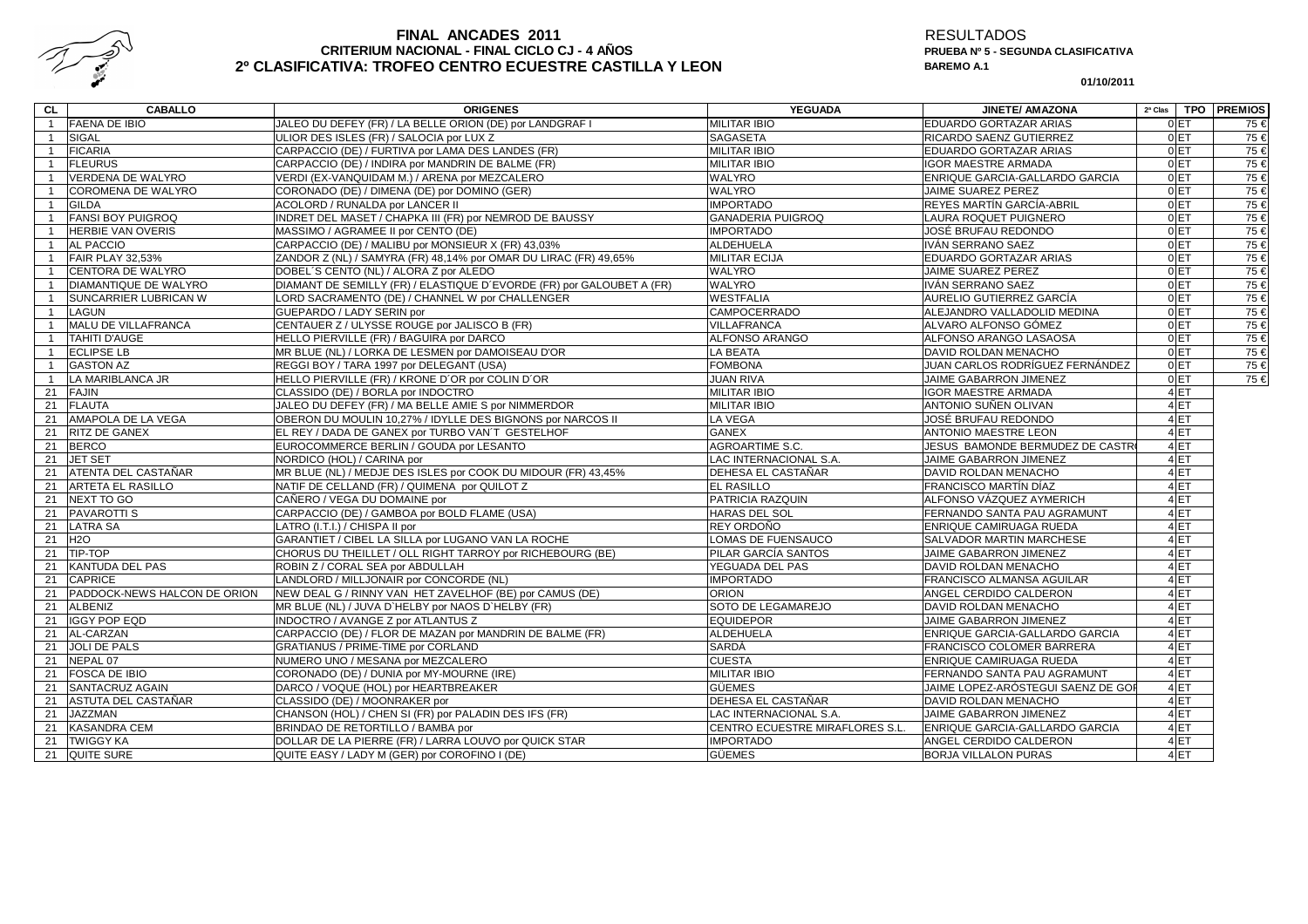| 21 | <b>HULIORA</b>                  | ULIOR DES ISLES (FR) / RUDY por MONACO                              | LOMAS DE FUENSAUCO              | <b>SALVADOR MARTIN MARCHESE</b>      |            | 4ET             |
|----|---------------------------------|---------------------------------------------------------------------|---------------------------------|--------------------------------------|------------|-----------------|
| 21 | AL ROSENDO                      | ORDAGO / ANFORA NASHVILLE III por NASHVILLE III                     | <b>ALDEHUELA</b>                | IVÁN SERRANO SAEZ                    |            | 4 <sub>ET</sub> |
| 51 | <b>BATIDOR DANCER</b>           | JALEO DU DEFEY (FR) / DOLL-DANCER por LORD                          | REY ORDOÑO                      | <b>ENRIQUE CAMIRUAGA RUEDA</b>       |            | 8 <sub>ET</sub> |
| 51 | <b>GORFLAY LL</b>               | CORONADO (DE) / BATTEERFLAY por LATRO (I.T.I.)                      | <b>LAS LLAMOSAS</b>             | JAIME SUAREZ PEREZ                   |            | 8 ET            |
| 51 | <b>ROSITA DE AGF</b>            | EL REY / ANABEL por KANNAN                                          | <b>AGF</b>                      | <b>ANTONIO MAESTRE LEON</b>          |            | 8 <sub>ET</sub> |
| 51 | <b>EDEN LB</b>                  | INDOCTRO / GERZETH por GRAVENNO (I.T.I.)                            | <b>LA BEATA</b>                 | <b>TELMO BUSCA ROCA</b>              |            | 8 <sub>ET</sub> |
| 51 | LASEÑORITA BUZALEN              | CORONADO (DE) / BORLA por INDOCTRO                                  | <b>BUZALÉN</b>                  | EDUARDO ORTEGA POLO                  |            | 8 ET            |
| 51 | <b>ILANDIA DEL MASET</b>        | INDRET DEL MASET / LANDINA DEL MASSET por LANDFRIESE II             | <b>DEL MASET</b>                | <b>IMMA ROQUET AUTONELL</b>          |            | 8 <sub>ET</sub> |
| 51 | <b>TOP LULU</b>                 | QUIDAM DE REVEL / UELEME por NELFO DU MESNIL                        | <b>IMPORTADO</b>                | ANGEL CERDIDO GASTESI                |            | 8 <sub>ET</sub> |
| 51 | <b>EPICUR DM</b>                | NADOUX / GELBA por G-DUR II                                         | MANUEL DÁVILA MARTÍN            | JOSÉ VIDAL COLLADA GIL               |            | 8 <sub>ET</sub> |
| 51 | <b>VICTORIA DE MESIE</b>        | CENTAUER Z / BALUTA DE MESIE por MYKERINOS (FR)                     | <b>MESIE</b>                    | JAVIER LÓPEZ-ARÓSTEGUI SAENZ DE GO   |            | 8 <sub>ET</sub> |
| 51 | <b>FENIX DE IBIO</b>            | CLASSIDO (DE) / ILONA por NIMMERDOR                                 | <b>MILITAR IBIO</b>             | <b>IGOR MAESTRE ARMADA</b>           |            | 8 ET            |
| 51 | <b>PORTIA DE GUEMES</b>         | ELFO DE GUEMES / ZABRA por VERCORS IV                               | <b>GÜEMES</b>                   | <b>KETLIN KUUSK</b>                  |            | 8 <sub>ET</sub> |
| 51 | <b>COMTESS LR</b>               | CRANACH / LEANDRA por                                               | <b>IMPORTADO</b>                | <b>VICTOR J. PANTIN CADILLA</b>      |            | 12ET            |
| 63 | JUMPER DE PALS                  | <b>INDOCTRO / GHANA por NARCOS II</b>                               | <b>SARDÁ</b>                    | <b>FRANCISCO COLOMER BARRERA</b>     |            | $12$ ET         |
| 63 | <b>FINISTERRE</b>               | CLASSIDO (DE) / INDIRA por MANDRIN DE BALME (FR)                    | <b>MILITAR IBIO</b>             | <b>PRISCILIANO JOAQUIN DELGADO</b>   |            | $12$ ET         |
| 63 | HERR ARGENTINUS FG DE RUYCO     | ARGENTINUS / CESIRE DE RUYCO por ROSIRE (FR)                        | FERNANDO GARCÍA SÁIZ DE BARANDA | LUIS FERNANDEZ FULLAONDO             |            | 12ET            |
| 66 | <b>ISELA DEL MASET</b>          | INDRET DEL MASET / VEGIA DEL MASSET por VIGARO Z                    | <b>DEL MASET</b>                | <b>CATHERINA PERSSON KARELIUSSON</b> |            | 12 120.20       |
| 67 | <b>HEMILLION</b>                | EMILION / GAMA SOFIA por SALIDO Z                                   | LOMAS DE FUENSAUCO              | RAMON MUGUIRO MORALES ARCE           |            | 13 100.68       |
| 68 | <b>HUGOO</b>                    | JUPITER / JARANKA por EMILION                                       | <b>LOMAS DE FUENSAUCO</b>       | <b>SALVADOR MARTIN MARCHESE</b>      |            | 13 108.77       |
| 69 | <b>COCO DE SALINAS</b>          | CONTACT ME (DE) / PETIT CHEVAL (DE) por PIANO II (DE)               | <b>COR DE SALINAS</b>           | <b>FRANCISCO MARTINEZ PEREIRA</b>    |            | 16 ET           |
| 69 | KALI DE SALINAS                 | KARANDAS J (DE) / ECLEIRE por ESCUDO I                              | <b>COR DE SALINAS</b>           | <b>FRANCISCO MARTINEZ PEREIRA</b>    |            | 16ET            |
|    | <b>ICO DE BUZALEN</b>           | CHEPETTO C (DE) / MELICA por MANDRIN DE BALME (FR)                  | BUZALÉN                         | EDUARDO ORTEGA POLO                  |            | 17 107.35       |
| 72 | <b>FABELA</b>                   | CARPACCIO (DE) / MA BELLE AMIE S por NIMMERDOR                      | <b>MILITAR IBIO</b>             | DANIEL VÁZQUEZ CORTEJOSO             |            | 24 ET           |
| 73 | <b>ARTEMISA DE LA VEGA</b>      | VOLCHEBNIK / FLEUR DES CYTISES por GALOUBET A (FR)                  | <b>LA VEGA</b>                  | JOSÉ BRUFAU REDONDO                  |            | 28 ET           |
|    | <b>CEN TAURA</b>                | CENTAUER Z / RIF RAF VDL (NL) por AHORN                             | <b>AGROARTIME S.C.</b>          | JESUS BAMONDE BERMUDEZ DE CASTRIELIM |            |                 |
|    | <b>BALUDRET DEL MASET</b>       | BALOU DU ROUET (NL) / IDRA DEL MASSET por INDRET DEL MASET          | <b>DEL MASET</b>                | CATHERINA PERSSON KARELIUSSON        | <b>RET</b> |                 |
|    | <b>BACKSLIDE LALIPE BUZALEN</b> | L'ORAGE VAN LOZERHEIDE (BE) / DAME BUZALEN por LORD SACRAMENTO (DE) | <b>BUZALÉN</b>                  | LUCIA IRIARTE MUÑOZ SECA             | <b>RET</b> |                 |



## **FINAL DEL CRITERIUM 4 AÑOS - TROFEO LA CAIXAFINAL ANCADES 2011CRITERIUM NACIONAL - FINAL CICLO CJ - 4 AÑOS**

### RESULTADOS

**01/10/2011**

| <b>CL</b> | <b>CABALLO</b>               | <b>ORIGENES</b>                                                       | <b>YEGUADA</b>            | <b>JINETE/ AMAZONA</b>                | 2ª Clas. TOTAL |
|-----------|------------------------------|-----------------------------------------------------------------------|---------------------------|---------------------------------------|----------------|
|           | <b>AL PACCIO</b>             | CARPACCIO (DE) / MALIBU por MONSIEUR X (FR) 43,03%                    | ALDEHUELA                 | IVÁN SERRANO SAEZ                     |                |
|           | FAIR PLAY 32.53%             | ZANDOR Z (NL) / SAMYRA (FR) 48,14% por OMAR DU LIRAC (FR) 49,65%      | <b>MILITAR ECIJA</b>      | EDUARDO GORTAZAR ARIAS                |                |
|           | <b>CENTORA DE WALYRO</b>     | DOBEL'S CENTO (NL) / ALORA Z por ALEDO                                | WALYRO                    | <b>JAIME SUAREZ PEREZ</b>             |                |
|           | <b>DIAMANTIQUE DE WALYRO</b> | DIAMANT DE SEMILLY (FR) / ELASTIQUE D'EVORDE (FR) por GALOUBET A (FR) | <b>WALYRO</b>             | IVÁN SERRANO SAEZ                     |                |
|           | SUNCARRIER LUBRICAN W        | LORD SACRAMENTO (DE) / CHANNEL W por CHALLENGER                       | <b>WESTFALIA</b>          | AURELIO GUTIERREZ GARCÍA              |                |
|           | LAGUN                        | GUEPARDO / LADY SERIN por                                             | <b>CAMPOCERRADO</b>       | ALEJANDRO VALLADOLID MEDINA           |                |
|           | MALU DE VILLAFRANCA          | CENTAUER Z / ULYSSE ROUGE por JALISCO B (FR)                          | <b>VILLAFRANCA</b>        | ALVARO ALFONSO GÓMEZ                  |                |
|           | <b>TAHITI D'AUGE</b>         | HELLO PIERVILLE (FR) / BAGUIRA por DARCO                              | <b>ALFONSO ARANGO</b>     | ALFONSO ARANGO LASAOSA                |                |
|           | <b>ECLIPSE LB</b>            | MR BLUE (NL) / LORKA DE LESMEN por DAMOISEAU D'OR                     | <b>A BEATA</b>            | DAVID ROLDAN MENACHO                  |                |
|           | <b>GASTON AZ</b>             | REGGI BOY / TARA 1997 por DELEGANT (USA)                              | <b>FOMBONA</b>            | JUAN CARLOS RODRÍGUEZ FERNÁNDEZ       |                |
|           | LA MARIBLANCA JR             | HELLO PIERVILLE (FR) / KRONE D'OR por COLIN D'OR                      | <b>JUAN RIVA</b>          | JAIME GABARRON JIMENEZ                |                |
|           | 12 FAENA DE IBIO             | JALEO DU DEFEY (FR) / LA BELLE ORION (DE) por LANDGRAF I              | <b>MILITAR IBIO</b>       | EDUARDO GORTAZAR ARIAS                |                |
|           | <b>SIGAL</b>                 | ULIOR DES ISLES (FR) / SALOCIA por LUX Z                              | <b>SAGASETA</b>           | RICARDO SAENZ GUTIERREZ               |                |
|           | 12 FLEURUS                   | CARPACCIO (DE) / INDIRA por MANDRIN DE BALME (FR)                     | <b>MILITAR IBIO</b>       | <b>IGOR MAESTRE ARMADA</b>            |                |
|           | 12 VERDENA DE WALYRO         | VERDI (EX-VANQUIDAM M.) / ARENA por MEZCALERO                         | WALYRO                    | <b>ENRIQUE GARCIA-GALLARDO GARCIA</b> |                |
|           | 12 COROMENA DE WALYRO        | CORONADO (DE) / DIMENA (DE) por DOMINO (GER)                          | <b>WALYRO</b>             | JAIME SUAREZ PEREZ                    |                |
|           | 12 ALBENIZ                   | MR BLUE (NL) / JUVA D'HELBY por NAOS D'HELBY (FR)                     | <b>SOTO DE LEGAMAREJO</b> | DAVID ROLDAN MENACHO                  |                |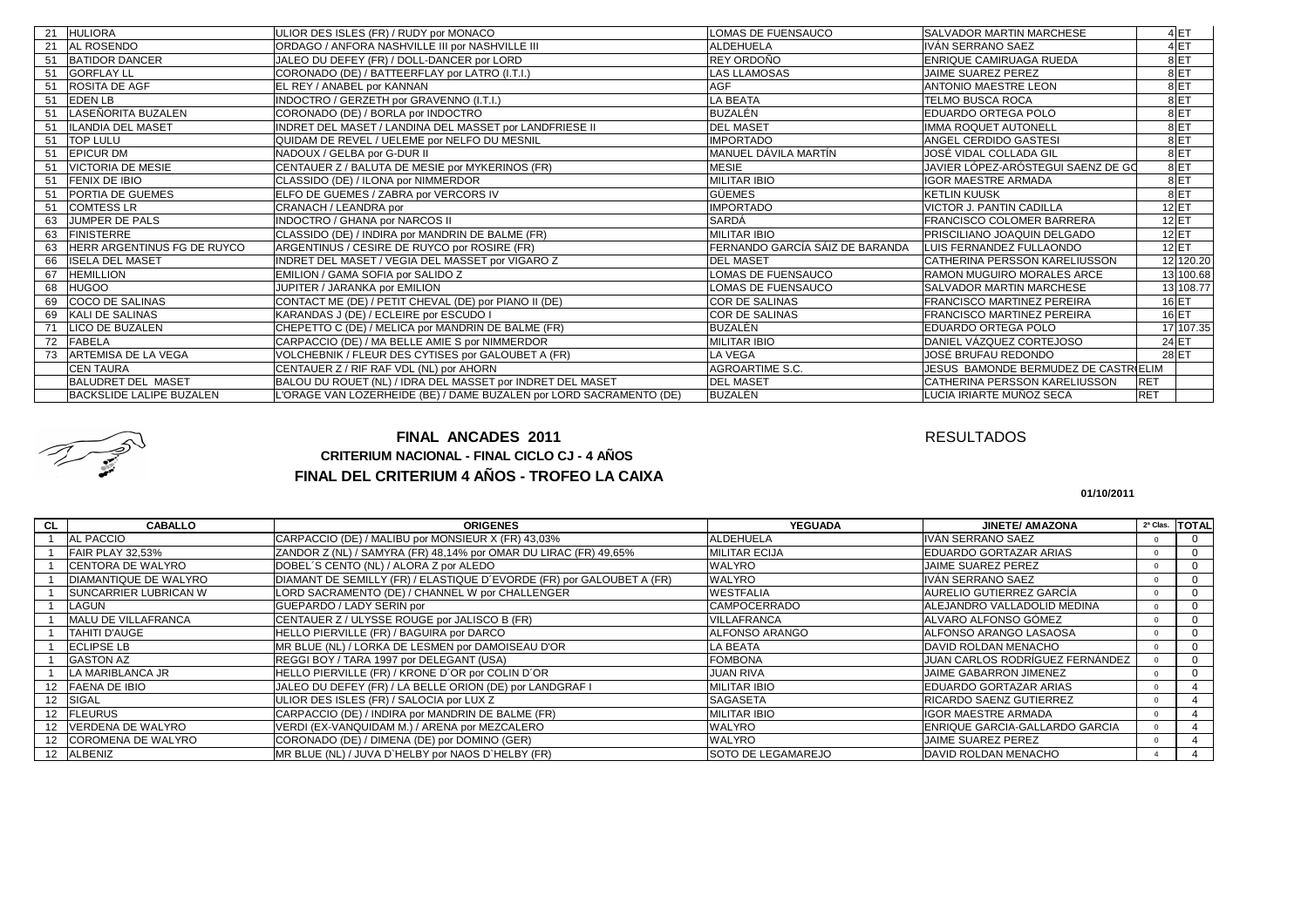|    | 12 IGGY POP EQD              | INDOCTRO / AVANGE Z por ATLANTUS Z                            | <b>EQUIDEPOR</b>                | JAIME GABARRON JIMENEZ             | $\overline{4}$ | $\overline{4}$  |
|----|------------------------------|---------------------------------------------------------------|---------------------------------|------------------------------------|----------------|-----------------|
|    | 12 AL-CARZAN                 | CARPACCIO (DE) / FLOR DE MAZAN por MANDRIN DE BALME (FR)      | <b>ALDEHUELA</b>                | ENRIQUE GARCIA-GALLARDO GARCIA     | $\overline{4}$ | $\overline{4}$  |
|    | 12 JOLI DE PALS              | <b>GRATIANUS / PRIME-TIME por CORLAND</b>                     | SARDÁ                           | FRANCISCO COLOMER BARRERA          | $\overline{4}$ | $\overline{4}$  |
|    | 12 FOSCA DE IBIO             | CORONADO (DE) / DUNIA por MY-MOURNE (IRE)                     | <b>MILITAR IBIO</b>             | FERNANDO SANTA PAU AGRAMUNT        | 4              | 4               |
| 12 | SANTACRUZ AGAIN              | DARCO / VOQUE (HOL) por HEARTBREAKER                          | <b>GÜEMES</b>                   | JAIME LOPEZ-ARÓSTEGUI SAENZ DE GOF | $\overline{4}$ | $\overline{4}$  |
|    | 12 ASTUTA DEL CASTAÑAR       | CLASSIDO (DE) / MOONRAKER por                                 | DEHESA EL CASTAÑAR              | DAVID ROLDAN MENACHO               | $\overline{4}$ | $\overline{4}$  |
|    | 12 JAZZMAN                   | CHANSON (HOL) / CHEN SI (FR) por PALADIN DES IFS (FR)         | LAC INTERNACIONAL S.A.          | JAIME GABARRON JIMENEZ             | $\overline{4}$ | $\overline{4}$  |
|    | 12 KASANDRA CEM              | BRINDAO DE RETORTILLO / BAMBA por                             | CENTRO ECUESTRE MIRAFLORES S.L  | ENRIQUE GARCIA-GALLARDO GARCIA     | $\overline{4}$ | 4               |
|    | 12 QUITE SURE                | QUITE EASY / LADY M (GER) por COROFINO I (DE)                 | <b>GÜEMES</b>                   | <b>BORJA VILLALON PURAS</b>        | $\overline{4}$ | $\overline{4}$  |
|    | 12 HULIORA                   | ULIOR DES ISLES (FR) / RUDY por MONACO                        | LOMAS DE FUENSAUCO              | SALVADOR MARTIN MARCHESE           | $\overline{4}$ | $\overline{4}$  |
|    | 12 AL ROSENDO                | ORDAGO / ANFORA NASHVILLE III por NASHVILLE III               | <b>ALDEHUELA</b>                | IVÁN SERRANO SAEZ                  | $\overline{4}$ | $\overline{4}$  |
| 29 | H2O                          | GARANTIET / CIBEL LA SILLA por LUGANO VAN LA ROCHE            | LOMAS DE FUENSAUCO              | SALVADOR MARTIN MARCHESE           | $\overline{4}$ | $5\phantom{.0}$ |
| 30 | <b>FLAUTA</b>                | JALEO DU DEFEY (FR) / MA BELLE AMIE S por NIMMERDOR           | <b>MILITAR IBIO</b>             | ANTONIO SUÑEN OLIVAN               | $\overline{4}$ | 8               |
| 30 | <b>RITZ DE GANEX</b>         | EL REY / DADA DE GANEX por TURBO VAN'T GESTELHOF              | <b>GANEX</b>                    | <b>ANTONIO MAESTRE LEON</b>        | $\overline{4}$ | 8               |
| 30 | <b>BERCO</b>                 | EUROCOMMERCE BERLIN / GOUDA por LESANTO                       | AGROARTIME S.C.                 | JESUS BAMONDE BERMUDEZ DE CASTRO   | $\overline{4}$ | 8               |
| 30 | <b>JET SET</b>               | NORDICO (HOL) / CARINA por                                    | LAC INTERNACIONAL S.A.          | JAIME GABARRON JIMENEZ             | $\overline{4}$ | 8               |
| 30 | ATENTA DEL CASTAÑAR          | MR BLUE (NL) / MEDJE DES ISLES por COOK DU MIDOUR (FR) 43,45% | DEHESA EL CASTAÑAR              | DAVID ROLDAN MENACHO               | $\overline{4}$ | 8               |
| 30 | <b>ARTETA EL RASILLO</b>     | NATIF DE CELLAND (FR) / QUIMENA por QUILOT Z                  | <b>EL RASILLO</b>               | FRANCISCO MARTÍN DÍAZ              | $\overline{4}$ | 8               |
| 30 | <b>NEXT TO GO</b>            | CAÑERO / VEGA DU DOMAINE por                                  | PATRICIA RAZQUIN                | ALFONSO VÁZQUEZ AYMERICH           | $\overline{4}$ | 8               |
| 30 | <b>FICARIA</b>               | CARPACCIO (DE) / FURTIVA por LAMA DES LANDES (FR)             | <b>MILITAR IBIO</b>             | EDUARDO GORTAZAR ARIAS             | $\mathbf 0$    | 8               |
| 30 | TIP-TOP                      | CHORUS DU THEILLET / OLL RIGHT TARROY por RICHEBOURG (BE)     | PILAR GARCÍA SANTOS             | JAIME GABARRON JIMENEZ             | $\overline{4}$ | 8               |
| 30 | <b>FANSI BOY PUIGROQ</b>     | INDRET DEL MASET / CHAPKA III (FR) por NEMROD DE BAUSSY       | <b>GANADERIA PUIGROQ</b>        | LAURA ROQUET PUIGNERO              | $\mathbf{0}$   | 8               |
| 30 | LASEÑORITA BUZALEN           | CORONADO (DE) / BORLA por INDOCTRO                            | BUZALÉN                         | EDUARDO ORTEGA POLO                | 8              | 8               |
| 30 | NEPAL 07                     | NUMERO UNO / MESANA por MEZCALERO                             | <b>CUESTA</b>                   | ENRIQUE CAMIRUAGA RUEDA            | $\overline{4}$ | 8               |
| 30 | <b>ILANDIA DEL MASET</b>     | INDRET DEL MASET / LANDINA DEL MASSET por LANDFRIESE II       | <b>DEL MASET</b>                | <b>IMMA ROQUET AUTONELL</b>        | $\mathbf{g}$   | 8               |
| 30 | <b>EPICUR DM</b>             | NADOUX / GELBA por G-DUR II                                   | MANUEL DÁVILA MARTÍN            | JOSÉ VIDAL COLLADA GIL             | 8              | 8               |
| 30 | <b>VICTORIA DE MESIE</b>     | CENTAUER Z / BALUTA DE MESIE por MYKERINOS (FR)               | <b>MESIE</b>                    | JAVIER LÓPEZ-ARÓSTEGUI SAENZ DE GO | 8              | 8               |
| 30 | <b>FENIX DE IBIO</b>         | CLASSIDO (DE) / ILONA por NIMMERDOR                           | <b>MILITAR IBIO</b>             | <b>IGOR MAESTRE ARMADA</b>         | 8              | 8               |
| 30 | PORTIA DE GUEMES             | ELFO DE GUEMES / ZABRA por VERCORS IV                         | <b>GÜEMES</b>                   | <b>KETLIN KUUSK</b>                | 8              | 8               |
| 47 | <b>FAJIN</b>                 | CLASSIDO (DE) / BORLA por INDOCTRO                            | <b>MILITAR IBIO</b>             | <b>IGOR MAESTRE ARMADA</b>         | $\overline{4}$ | 12              |
| 47 | <b>BATIDOR DANCER</b>        | JALEO DU DEFEY (FR) / DOLL-DANCER por LORD                    | REY ORDOÑO                      | ENRIQUE CAMIRUAGA RUEDA            | 8              | 12              |
| 47 | <b>PAVAROTTI S</b>           | CARPACCIO (DE) / GAMBOA por BOLD FLAME (USA)                  | HARAS DEL SOL                   | FERNANDO SANTA PAU AGRAMUNT        | $\overline{4}$ | 12              |
| 47 | <b>LATRA SA</b>              | LATRO (I.T.I.) / CHISPA II por                                | REY ORDOÑO                      | ENRIQUE CAMIRUAGA RUEDA            | $\overline{4}$ | 12              |
| 47 | <b>ROSITA DE AGF</b>         | EL REY / ANABEL por KANNAN                                    | <b>AGF</b>                      | <b>ANTONIO MAESTRE LEON</b>        | 8              | 12              |
| 47 | <b>KANTUDA DEL PAS</b>       | ROBIN Z / CORAL SEA por ABDULLAH                              | YEGUADA DEL PAS                 | DAVID ROLDAN MENACHO               | $\overline{4}$ | 12              |
| 47 | <b>EDENLB</b>                | INDOCTRO / GERZETH por GRAVENNO (I.T.I.)                      | LA BEATA                        | <b>TELMO BUSCA ROCA</b>            | $\mathbf{g}$   | 12              |
| 47 | PADDOCK-NEWS HALCON DE ORION | NEW DEAL G / RINNY VAN HET ZAVELHOF (BE) por CAMUS (DE)       | <b>ORION</b>                    | ANGEL CERDIDO CALDERON             | $\overline{4}$ | 12              |
| 47 | HERR ARGENTINUS FG DE RUYCO  | ARGENTINUS / CESIRE DE RUYCO por ROSIRE (FR)                  | FERNANDO GARCÍA SÁIZ DE BARANDA | LUIS FERNANDEZ FULLAONDO           | 12             | 12              |
| 56 | AMAPOLA DE LA VEGA           | OBERON DU MOULIN 10,27% / IDYLLE DES BIGNONS por NARCOS II    | LA VEGA                         | JOSÉ BRUFAU REDONDO                | $\overline{4}$ | 16              |
| 56 | <b>GORFLAY LL</b>            | CORONADO (DE) / BATTEERFLAY por LATRO (I.T.I.)                | <b>LAS LLAMOSAS</b>             | <b>JAIME SUAREZ PEREZ</b>          | 8              | 16              |
| 56 | <b>JUMPER DE PALS</b>        | <b>INDOCTRO / GHANA por NARCOS II</b>                         | SARDÁ                           | FRANCISCO COLOMER BARRERA          | 12             | 16              |
| 56 | <b>ISELA DEL MASET</b>       | <b>INDRET DEL MASET / VEGIA DEL MASSET por VIGARO Z</b>       | <b>DEL MASET</b>                | CATHERINA PERSSON KARELIUSSON      | 12             | 16              |
| 56 | <b>FINISTERRE</b>            | CLASSIDO (DE) / INDIRA por MANDRIN DE BALME (FR)              | <b>MILITAR IBIO</b>             | PRISCILIANO JOAQUIN DELGADO        | 12             | 16              |
| 61 | <b>HUGOO</b>                 | JUPITER / JARANKA por EMILION                                 | LOMAS DE FUENSAUCO              | <b>SALVADOR MARTIN MARCHESE</b>    | 13             | 21              |
| 62 | <b>HEMILLION</b>             | EMILION / GAMA SOFIA por SALIDO Z                             | LOMAS DE FUENSAUCO              | RAMON MUGUIRO MORALES ARCE         | 13             | $\overline{24}$ |
| 62 | <b>FABELA</b>                | CARPACCIO (DE) / MA BELLE AMIE S por NIMMERDOR                | <b>MILITAR IBIO</b>             | DANIEL VÁZQUEZ CORTEJOSO           | 24             | $\overline{24}$ |
| 64 | <b>LICO DE BUZALEN</b>       | CHEPETTO C (DE) / MELICA por MANDRIN DE BALME (FR)            | BUZALÉN                         | EDUARDO ORTEGA POLO                | 17             | $\overline{25}$ |
| 65 | <b>COCO DE SALINAS</b>       | CONTACT ME (DE) / PETIT CHEVAL (DE) por PIANO II (DE)         | <b>COR DE SALINAS</b>           | <b>FRANCISCO MARTINEZ PEREIRA</b>  | 16             | $\overline{28}$ |
| 66 | ARTEMISA DE LA VEGA          | VOLCHEBNIK / FLEUR DES CYTISES por GALOUBET A (FR)            | LA VEGA                         | JOSÉ BRUFAU REDONDO                | 28             | 40              |
| 67 | <b>KALI DE SALINAS</b>       | KARANDAS J (DE) / ECLEIRE por ESCUDO I                        | COR DE SALINAS                  | <b>FRANCISCO MARTINEZ PEREIRA</b>  | 16             | 48              |

**FINAL ANCADES 2011**

RESULTADOS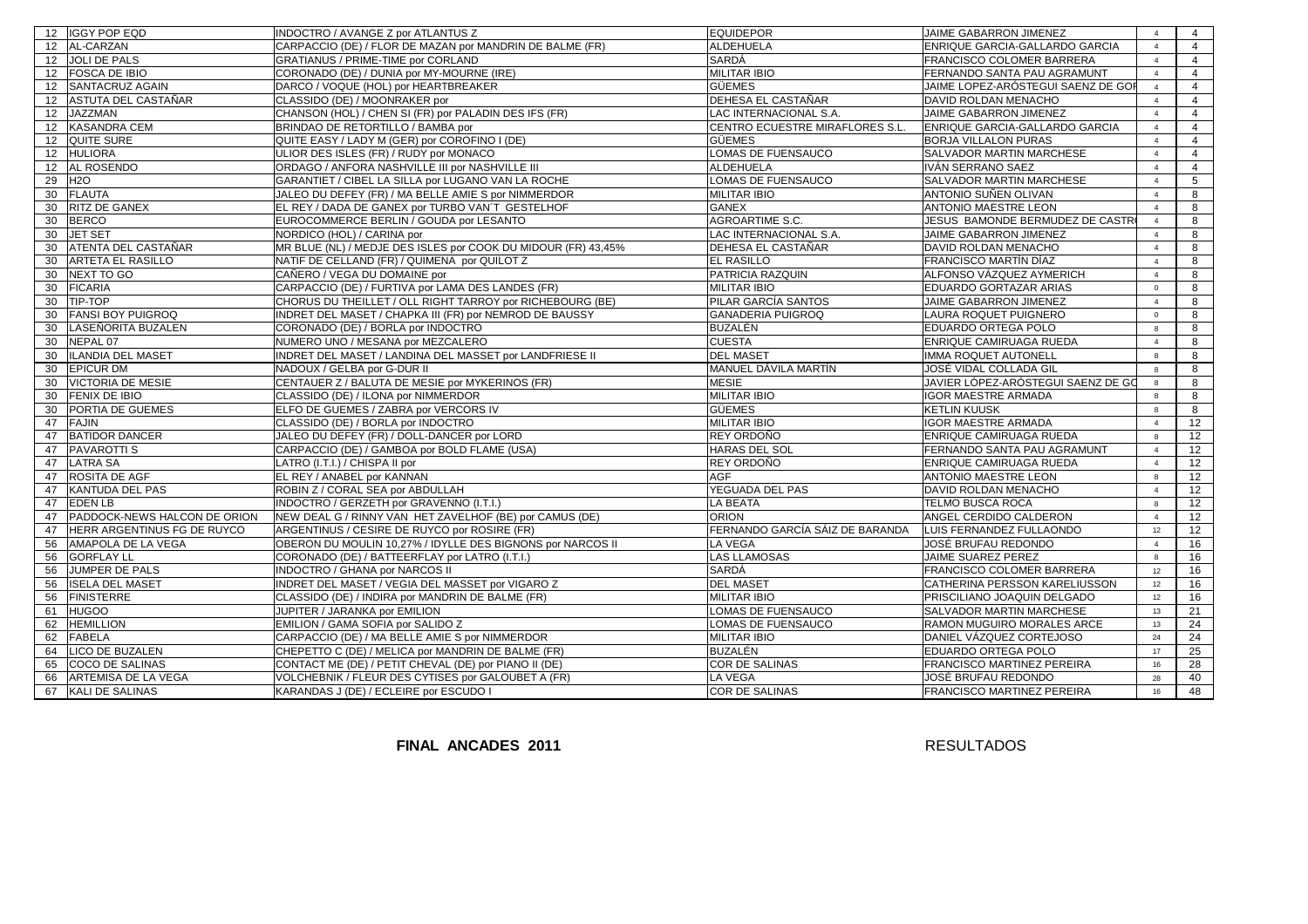# **CRITERIUM NACIONAL - FINAL CICLO CJ - 4 AÑOS FINAL CICLO CABALLOS JÓVENES 4 AÑOS**

#### **01/10/2011**

| <b>AL PACCIO</b><br>CARPACCIO (DE) / MALIBU por MONSIEUR X (FR) 43,03%<br><b>ALDEHUELA</b><br>IVÁN SERRANO SAEZ<br>409,09€<br>$\mathbf{1}$<br>$\Omega$<br>$\overline{0}$<br><b>MILITAR ECIJA</b><br>FAIR PLAY 32,53%<br>ZANDOR Z (NL) / SAMYRA (FR) 48,14% por OMAR DU LIRAC (FR) 49,65%<br>EDUARDO GORTAZAR ARIAS<br>409,09€<br>$\overline{0}$<br>$\mathbf{0}$<br>$\mathbf{1}$<br><b>CENTORA DE WALYRO</b><br>DOBEL'S CENTO (NL) / ALORA Z por ALEDO<br>WALYRO<br>409,09€<br>JAIME SUAREZ PEREZ<br>$\mathbf 0$<br>$\circ$<br>$\mathbf{1}$<br>DIAMANTIQUE DE WALYRO<br>DIAMANT DE SEMILLY (FR) / ELASTIQUE D'EVORDE (FR) por GALOUBET A (FR)<br>WALYRO<br>IVÁN SERRANO SAEZ<br>409,09 €<br>$\mathbf 0$<br>$\mathbf 0$<br>$\overline{1}$<br>SUNCARRIER LUBRICAN W<br>LORD SACRAMENTO (DE) / CHANNEL W por CHALLENGER<br><b>WESTFALIA</b><br>AURELIO GUTIERREZ GARCÍA<br>409,09€<br>$\overline{0}$<br>$\mathbf 0$<br>$\mathbf{1}$<br><b>CAMPOCERRADO</b><br><b>LAGUN</b><br>GUEPARDO / LADY SERIN por<br>ALEJANDRO VALLADOLID MEDINA<br>409,09€<br>$\mathbf 0$<br>$\mathbf{1}$<br>$\overline{0}$<br>MALU DE VILLAFRANCA<br>CENTAUER Z / ULYSSE ROUGE por JALISCO B (FR)<br>VILLAFRANCA<br>ALVARO ALFONSO GÓMEZ<br>409.09€<br>$\circ$<br>$\Omega$<br>$\mathbf{1}$<br><b>TAHITI D'AUGE</b><br>HELLO PIERVILLE (FR) / BAGUIRA por DARCO<br>ALFONSO ARANGO<br>ALFONSO ARANGO LASAOSA<br>409.09€<br>$\mathbf{1}$<br>$\circ$<br>$\Omega$<br><b>ECLIPSE LB</b><br>MR BLUE (NL) / LORKA DE LESMEN por DAMOISEAU D'OR<br>LA BEATA<br><b>DAVID ROLDAN MENACHO</b><br>409.09€<br>$\circ$<br>$\Omega$<br>$\mathbf{1}$<br><b>GASTON AZ</b><br>REGGI BOY / TARA 1997 por DELEGANT (USA)<br><b>FOMBONA</b><br>JUAN CARLOS RODRÍGUEZ FERNÁNDEZ<br>409.09€<br>$\mathbf{1}$<br>$\circ$<br>$\Omega$<br>LA MARIBLANCA JR<br>HELLO PIERVILLE (FR) / KRONE D'OR por COLIN D'OR<br><b>JUAN RIVA</b><br>JAIME GABARRON JIMENEZ<br>409,09€<br>$\mathbf 0$<br>$\overline{0}$<br>$\mathbf{1}$<br>12 FAENA DE IBIO<br>JALEO DU DEFEY (FR) / LA BELLE ORION (DE) por LANDGRAF I<br><b>MILITAR IBIO</b><br>EDUARDO GORTAZAR ARIAS<br>$\mathbf 0$<br>$\overline{4}$<br>12 SIGAL<br>ULIOR DES ISLES (FR) / SALOCIA por LUX Z<br><b>SAGASETA</b><br>RICARDO SAENZ GUTIERREZ<br>$\overline{4}$<br>$\mathbf 0$<br>12 FLEURUS<br><b>MILITAR IBIO</b><br><b>IGOR MAESTRE ARMADA</b><br>CARPACCIO (DE) / INDIRA por MANDRIN DE BALME (FR)<br>$\overline{4}$<br>$\circ$<br>VERDENA DE WALYRO<br>WALYRO<br>ENRIQUE GARCIA-GALLARDO GARCIA<br>12 <sup>2</sup><br>VERDI (EX-VANQUIDAM M.) / ARENA por MEZCALERO<br>$\overline{4}$<br>$\overline{0}$<br><b>COROMENA DE WALYRO</b><br>WALYRO<br><b>JAIME SUAREZ PEREZ</b><br>12 <sup>2</sup><br>CORONADO (DE) / DIMENA (DE) por DOMINO (GER)<br>$\overline{4}$<br>$\overline{0}$<br>ACOLORD / RUNALDA por LANCER II<br><b>IMPORTADO</b><br>REYES MARTÍN GARCÍA-ABRIL<br>12 <sup>12</sup><br><b>GILDA</b><br>$\overline{4}$<br>$\overline{0}$<br><b>HERBIE VAN OVERIS</b><br><b>IMPORTADO</b><br>12 <sup>2</sup><br>MASSIMO / AGRAMEE II por CENTO (DE)<br>JOSÉ BRUFAU REDONDO<br>$\overline{4}$<br>$\overline{0}$<br>SOTO DE LEGAMAREJO<br>12 <sup>12</sup><br><b>ALBENIZ</b><br>MR BLUE (NL) / JUVA D'HELBY por NAOS D'HELBY (FR)<br>DAVID ROLDAN MENACHO<br>$\overline{4}$<br>$\overline{4}$<br><b>IGGY POP EQD</b><br>12<br>INDOCTRO / AVANGE Z por ATLANTUS Z<br><b>EQUIDEPOR</b><br>JAIME GABARRON JIMENEZ<br>$\overline{4}$<br>$\overline{4}$<br>12 AL-CARZAN<br>CARPACCIO (DE) / FLOR DE MAZAN por MANDRIN DE BALME (FR)<br><b>ALDEHUELA</b><br>ENRIQUE GARCIA-GALLARDO GARCIA<br>$\overline{4}$<br>$\overline{4}$<br>SARDÁ<br>12 JOLI DE PALS<br>FRANCISCO COLOMER BARRERA<br>GRATIANUS / PRIME-TIME por CORLAND<br>$\overline{4}$<br>$\overline{4}$<br><b>FOSCA DE IBIO</b><br><b>MILITAR IBIO</b><br>CORONADO (DE) / DUNIA por MY-MOURNE (IRE)<br>FERNANDO SANTA PAU AGRAMUNT<br>12 <sup>12</sup><br>$\overline{4}$<br>$\overline{4}$<br>SANTACRUZ AGAIN<br>JAIME LOPEZ-ARÓSTEGUI SAENZ DE GOF<br>DARCO / VOQUE (HOL) por HEARTBREAKER<br>GÜEMES<br>12 <sup>12</sup><br>$\overline{4}$<br>$\overline{4}$<br>DEHESA EL CASTAÑAR<br>ASTUTA DEL CASTAÑAR<br>CLASSIDO (DE) / MOONRAKER por<br>DAVID ROLDAN MENACHO<br>12<br>$\overline{4}$<br>$\overline{4}$<br>12 JAZZMAN<br>CHANSON (HOL) / CHEN SI (FR) por PALADIN DES IFS (FR)<br>LAC INTERNACIONAL S.A.<br>JAIME GABARRON JIMENEZ<br>$\overline{4}$<br>$\overline{4}$<br>12 KASANDRA CEM<br>CENTRO ECUESTRE MIRAFLORES S.L.<br>BRINDAO DE RETORTILLO / BAMBA por<br>ENRIQUE GARCIA-GALLARDO GARCIA<br>$\overline{4}$<br>$\overline{4}$<br>12 TWIGGY KA<br>DOLLAR DE LA PIERRE (FR) / LARRA LOUVO por QUICK STAR<br><b>IMPORTADO</b><br>ANGEL CERDIDO CALDERON<br>$\overline{4}$<br>$\overline{4}$<br>12 QUITE SURE<br>GÜEMES<br>QUITE EASY / LADY M (GER) por COROFINO I (DE)<br><b>BORJA VILLALON PURAS</b><br>$\overline{4}$<br>$\overline{4}$<br><b>HULIORA</b><br>ULIOR DES ISLES (FR) / RUDY por MONACO<br>LOMAS DE FUENSAUCO<br>SALVADOR MARTIN MARCHESE<br>12<br>$\overline{4}$<br>$\overline{4}$<br>AL ROSENDO<br>ORDAGO / ANFORA NASHVILLE III por NASHVILLE III<br>ALDEHUELA<br>IVÁN SERRANO SAEZ<br>12<br>$\overline{4}$<br>$\overline{4}$<br>32<br><b>H2O</b><br>GARANTIET / CIBEL LA SILLA por LUGANO VAN LA ROCHE<br>LOMAS DE FUENSAUCO<br>SALVADOR MARTIN MARCHESE<br>5<br>$\overline{4}$<br>33 FLAUTA<br>JALEO DU DEFEY (FR) / MA BELLE AMIE S por NIMMERDOR<br><b>MILITAR IBIO</b><br>ANTONIO SUÑEN OLIVAN<br>$\overline{4}$<br>8<br><b>GANEX</b><br>33<br>RITZ DE GANEX<br>EL REY / DADA DE GANEX por TURBO VAN'T GESTELHOF<br><b>ANTONIO MAESTRE LEON</b><br>$\overline{4}$<br>8<br>33<br><b>BERCO</b><br>EUROCOMMERCE BERLIN / GOUDA por LESANTO<br>AGROARTIME S.C.<br>JESUS BAMONDE BERMUDEZ DE CASTRO<br>$\overline{4}$<br>8<br><b>JET SET</b><br>NORDICO (HOL) / CARINA por<br>LAC INTERNACIONAL S.A.<br>JAIME GABARRON JIMENEZ<br>33<br>4<br>8<br>ATENTA DEL CASTAÑAR<br>MR BLUE (NL) / MEDJE DES ISLES por COOK DU MIDOUR (FR) 43,45%<br>DEHESA EL CASTAÑAR<br>33<br>DAVID ROLDAN MENACHO<br>$\overline{4}$<br>8<br>NATIF DE CELLAND (FR) / QUIMENA por QUILOT Z<br><b>EL RASILLO</b><br>FRANCISCO MARTÍN DÍAZ<br>33<br><b>ARTETA EL RASILLO</b><br>8<br>$\overline{4}$<br>NEXT TO GO<br>PATRICIA RAZQUIN<br>33<br>CAÑERO / VEGA DU DOMAINE por<br>ALFONSO VÁZQUEZ AYMERICH<br>8<br>$\overline{4}$<br><b>FICARIA</b><br>CARPACCIO (DE) / FURTIVA por LAMA DES LANDES (FR)<br><b>MILITAR IBIO</b><br>33<br>EDUARDO GORTAZAR ARIAS<br>8<br>$\overline{0}$<br><b>TIP-TOP</b><br>33<br>CHORUS DU THEILLET / OLL RIGHT TARROY por RICHEBOURG (BE)<br>PILAR GARCÍA SANTOS<br>JAIME GABARRON JIMENEZ<br>8<br>$\overline{4}$<br><b>CAPRICE</b><br>LANDLORD / MILLJONAIR por CONCORDE (NL)<br><b>IMPORTADO</b><br>FRANCISCO ALMANSA AGUILAR<br>33<br>8<br>$\overline{4}$<br><b>FANSI BOY PUIGROQ</b><br><b>GANADERIA PUIGROQ</b><br>33<br>INDRET DEL MASET / CHAPKA III (FR) por NEMROD DE BAUSSY<br>LAURA ROQUET PUIGNERO<br>$\mathbf 0$<br>8<br>LASEÑORITA BUZALEN<br>CORONADO (DE) / BORLA por INDOCTRO<br><b>BUZALÉN</b><br>33<br>EDUARDO ORTEGA POLO<br>8<br>8<br>33<br>NEPAL 07<br>NUMERO UNO / MESANA por MEZCALERO<br><b>CUESTA</b><br>ENRIQUE CAMIRUAGA RUEDA<br>8<br>$\overline{4}$<br><b>ILANDIA DEL MASET</b><br><b>DEL MASET</b><br>33<br>INDRET DEL MASET / LANDINA DEL MASSET por LANDFRIESE II<br><b>IMMA ROQUET AUTONELL</b><br>8<br>8<br>33<br><b>TOP LULU</b><br>QUIDAM DE REVEL / UELEME por NELFO DU MESNIL<br><b>IMPORTADO</b><br>ANGEL CERDIDO GASTESI<br>8<br>8<br>33<br><b>EPICUR DM</b><br>NADOUX / GELBA por G-DUR II<br>MANUEL DÁVILA MARTÍN<br>JOSÉ VIDAL COLLADA GIL<br>8<br>8 | <b>CI</b> | <b>CABALLO</b> | <b>ORIGENES</b> | <b>YEGUADA</b> | <b>JINETE/ AMAZONA</b> | 2ª Clas. | <b>TOTAL PREMIOS</b> |
|--------------------------------------------------------------------------------------------------------------------------------------------------------------------------------------------------------------------------------------------------------------------------------------------------------------------------------------------------------------------------------------------------------------------------------------------------------------------------------------------------------------------------------------------------------------------------------------------------------------------------------------------------------------------------------------------------------------------------------------------------------------------------------------------------------------------------------------------------------------------------------------------------------------------------------------------------------------------------------------------------------------------------------------------------------------------------------------------------------------------------------------------------------------------------------------------------------------------------------------------------------------------------------------------------------------------------------------------------------------------------------------------------------------------------------------------------------------------------------------------------------------------------------------------------------------------------------------------------------------------------------------------------------------------------------------------------------------------------------------------------------------------------------------------------------------------------------------------------------------------------------------------------------------------------------------------------------------------------------------------------------------------------------------------------------------------------------------------------------------------------------------------------------------------------------------------------------------------------------------------------------------------------------------------------------------------------------------------------------------------------------------------------------------------------------------------------------------------------------------------------------------------------------------------------------------------------------------------------------------------------------------------------------------------------------------------------------------------------------------------------------------------------------------------------------------------------------------------------------------------------------------------------------------------------------------------------------------------------------------------------------------------------------------------------------------------------------------------------------------------------------------------------------------------------------------------------------------------------------------------------------------------------------------------------------------------------------------------------------------------------------------------------------------------------------------------------------------------------------------------------------------------------------------------------------------------------------------------------------------------------------------------------------------------------------------------------------------------------------------------------------------------------------------------------------------------------------------------------------------------------------------------------------------------------------------------------------------------------------------------------------------------------------------------------------------------------------------------------------------------------------------------------------------------------------------------------------------------------------------------------------------------------------------------------------------------------------------------------------------------------------------------------------------------------------------------------------------------------------------------------------------------------------------------------------------------------------------------------------------------------------------------------------------------------------------------------------------------------------------------------------------------------------------------------------------------------------------------------------------------------------------------------------------------------------------------------------------------------------------------------------------------------------------------------------------------------------------------------------------------------------------------------------------------------------------------------------------------------------------------------------------------------------------------------------------------------------------------------------------------------------------------------------------------------------------------------------------------------------------------------------------------------------------------------------------------------------------------------------------------------------------------------------------------------------------------------------------------------------------------------------------------------------------------------------------------------------------------------------------------------------------------------------------------------------------------------------------------------------------------------------------------------------------------------------------------------------------------------------------------------------------------------------------------------------------------------------------------------------------------------------------------------------------------------------------------------------------------------------------------------------------------------------------------------------------------------------------------------------------------------------------------------------------------------------------------------------------------------------------------------------------------------------------------------------------------------------------------------------------------------------------------------------------------------------------------------------------------------------------------------------------------------------------------------------------------------------------------------------------------------------------------------------------------------------------------------------------------------------------------------------------------------------------------------------------------------------------------------------------------------------------------------------------------------------------------------------------------------------------------------------------------------------------------------------------------------------------------------------------------------------------------------------------------------------------------------------------------------------------------------------------------------------------------------------------------|-----------|----------------|-----------------|----------------|------------------------|----------|----------------------|
|                                                                                                                                                                                                                                                                                                                                                                                                                                                                                                                                                                                                                                                                                                                                                                                                                                                                                                                                                                                                                                                                                                                                                                                                                                                                                                                                                                                                                                                                                                                                                                                                                                                                                                                                                                                                                                                                                                                                                                                                                                                                                                                                                                                                                                                                                                                                                                                                                                                                                                                                                                                                                                                                                                                                                                                                                                                                                                                                                                                                                                                                                                                                                                                                                                                                                                                                                                                                                                                                                                                                                                                                                                                                                                                                                                                                                                                                                                                                                                                                                                                                                                                                                                                                                                                                                                                                                                                                                                                                                                                                                                                                                                                                                                                                                                                                                                                                                                                                                                                                                                                                                                                                                                                                                                                                                                                                                                                                                                                                                                                                                                                                                                                                                                                                                                                                                                                                                                                                                                                                                                                                                                                                                                                                                                                                                                                                                                                                                                                                                                                                                                                                                                                                                                                                                                                                                                                                                                                                                                                                                                                                                                                                                                                                                                                                                                                                                                                                                                                                                                                                                                                                                                                                                            |           |                |                 |                |                        |          |                      |
|                                                                                                                                                                                                                                                                                                                                                                                                                                                                                                                                                                                                                                                                                                                                                                                                                                                                                                                                                                                                                                                                                                                                                                                                                                                                                                                                                                                                                                                                                                                                                                                                                                                                                                                                                                                                                                                                                                                                                                                                                                                                                                                                                                                                                                                                                                                                                                                                                                                                                                                                                                                                                                                                                                                                                                                                                                                                                                                                                                                                                                                                                                                                                                                                                                                                                                                                                                                                                                                                                                                                                                                                                                                                                                                                                                                                                                                                                                                                                                                                                                                                                                                                                                                                                                                                                                                                                                                                                                                                                                                                                                                                                                                                                                                                                                                                                                                                                                                                                                                                                                                                                                                                                                                                                                                                                                                                                                                                                                                                                                                                                                                                                                                                                                                                                                                                                                                                                                                                                                                                                                                                                                                                                                                                                                                                                                                                                                                                                                                                                                                                                                                                                                                                                                                                                                                                                                                                                                                                                                                                                                                                                                                                                                                                                                                                                                                                                                                                                                                                                                                                                                                                                                                                                            |           |                |                 |                |                        |          |                      |
|                                                                                                                                                                                                                                                                                                                                                                                                                                                                                                                                                                                                                                                                                                                                                                                                                                                                                                                                                                                                                                                                                                                                                                                                                                                                                                                                                                                                                                                                                                                                                                                                                                                                                                                                                                                                                                                                                                                                                                                                                                                                                                                                                                                                                                                                                                                                                                                                                                                                                                                                                                                                                                                                                                                                                                                                                                                                                                                                                                                                                                                                                                                                                                                                                                                                                                                                                                                                                                                                                                                                                                                                                                                                                                                                                                                                                                                                                                                                                                                                                                                                                                                                                                                                                                                                                                                                                                                                                                                                                                                                                                                                                                                                                                                                                                                                                                                                                                                                                                                                                                                                                                                                                                                                                                                                                                                                                                                                                                                                                                                                                                                                                                                                                                                                                                                                                                                                                                                                                                                                                                                                                                                                                                                                                                                                                                                                                                                                                                                                                                                                                                                                                                                                                                                                                                                                                                                                                                                                                                                                                                                                                                                                                                                                                                                                                                                                                                                                                                                                                                                                                                                                                                                                                            |           |                |                 |                |                        |          |                      |
|                                                                                                                                                                                                                                                                                                                                                                                                                                                                                                                                                                                                                                                                                                                                                                                                                                                                                                                                                                                                                                                                                                                                                                                                                                                                                                                                                                                                                                                                                                                                                                                                                                                                                                                                                                                                                                                                                                                                                                                                                                                                                                                                                                                                                                                                                                                                                                                                                                                                                                                                                                                                                                                                                                                                                                                                                                                                                                                                                                                                                                                                                                                                                                                                                                                                                                                                                                                                                                                                                                                                                                                                                                                                                                                                                                                                                                                                                                                                                                                                                                                                                                                                                                                                                                                                                                                                                                                                                                                                                                                                                                                                                                                                                                                                                                                                                                                                                                                                                                                                                                                                                                                                                                                                                                                                                                                                                                                                                                                                                                                                                                                                                                                                                                                                                                                                                                                                                                                                                                                                                                                                                                                                                                                                                                                                                                                                                                                                                                                                                                                                                                                                                                                                                                                                                                                                                                                                                                                                                                                                                                                                                                                                                                                                                                                                                                                                                                                                                                                                                                                                                                                                                                                                                            |           |                |                 |                |                        |          |                      |
|                                                                                                                                                                                                                                                                                                                                                                                                                                                                                                                                                                                                                                                                                                                                                                                                                                                                                                                                                                                                                                                                                                                                                                                                                                                                                                                                                                                                                                                                                                                                                                                                                                                                                                                                                                                                                                                                                                                                                                                                                                                                                                                                                                                                                                                                                                                                                                                                                                                                                                                                                                                                                                                                                                                                                                                                                                                                                                                                                                                                                                                                                                                                                                                                                                                                                                                                                                                                                                                                                                                                                                                                                                                                                                                                                                                                                                                                                                                                                                                                                                                                                                                                                                                                                                                                                                                                                                                                                                                                                                                                                                                                                                                                                                                                                                                                                                                                                                                                                                                                                                                                                                                                                                                                                                                                                                                                                                                                                                                                                                                                                                                                                                                                                                                                                                                                                                                                                                                                                                                                                                                                                                                                                                                                                                                                                                                                                                                                                                                                                                                                                                                                                                                                                                                                                                                                                                                                                                                                                                                                                                                                                                                                                                                                                                                                                                                                                                                                                                                                                                                                                                                                                                                                                            |           |                |                 |                |                        |          |                      |
|                                                                                                                                                                                                                                                                                                                                                                                                                                                                                                                                                                                                                                                                                                                                                                                                                                                                                                                                                                                                                                                                                                                                                                                                                                                                                                                                                                                                                                                                                                                                                                                                                                                                                                                                                                                                                                                                                                                                                                                                                                                                                                                                                                                                                                                                                                                                                                                                                                                                                                                                                                                                                                                                                                                                                                                                                                                                                                                                                                                                                                                                                                                                                                                                                                                                                                                                                                                                                                                                                                                                                                                                                                                                                                                                                                                                                                                                                                                                                                                                                                                                                                                                                                                                                                                                                                                                                                                                                                                                                                                                                                                                                                                                                                                                                                                                                                                                                                                                                                                                                                                                                                                                                                                                                                                                                                                                                                                                                                                                                                                                                                                                                                                                                                                                                                                                                                                                                                                                                                                                                                                                                                                                                                                                                                                                                                                                                                                                                                                                                                                                                                                                                                                                                                                                                                                                                                                                                                                                                                                                                                                                                                                                                                                                                                                                                                                                                                                                                                                                                                                                                                                                                                                                                            |           |                |                 |                |                        |          |                      |
|                                                                                                                                                                                                                                                                                                                                                                                                                                                                                                                                                                                                                                                                                                                                                                                                                                                                                                                                                                                                                                                                                                                                                                                                                                                                                                                                                                                                                                                                                                                                                                                                                                                                                                                                                                                                                                                                                                                                                                                                                                                                                                                                                                                                                                                                                                                                                                                                                                                                                                                                                                                                                                                                                                                                                                                                                                                                                                                                                                                                                                                                                                                                                                                                                                                                                                                                                                                                                                                                                                                                                                                                                                                                                                                                                                                                                                                                                                                                                                                                                                                                                                                                                                                                                                                                                                                                                                                                                                                                                                                                                                                                                                                                                                                                                                                                                                                                                                                                                                                                                                                                                                                                                                                                                                                                                                                                                                                                                                                                                                                                                                                                                                                                                                                                                                                                                                                                                                                                                                                                                                                                                                                                                                                                                                                                                                                                                                                                                                                                                                                                                                                                                                                                                                                                                                                                                                                                                                                                                                                                                                                                                                                                                                                                                                                                                                                                                                                                                                                                                                                                                                                                                                                                                            |           |                |                 |                |                        |          |                      |
|                                                                                                                                                                                                                                                                                                                                                                                                                                                                                                                                                                                                                                                                                                                                                                                                                                                                                                                                                                                                                                                                                                                                                                                                                                                                                                                                                                                                                                                                                                                                                                                                                                                                                                                                                                                                                                                                                                                                                                                                                                                                                                                                                                                                                                                                                                                                                                                                                                                                                                                                                                                                                                                                                                                                                                                                                                                                                                                                                                                                                                                                                                                                                                                                                                                                                                                                                                                                                                                                                                                                                                                                                                                                                                                                                                                                                                                                                                                                                                                                                                                                                                                                                                                                                                                                                                                                                                                                                                                                                                                                                                                                                                                                                                                                                                                                                                                                                                                                                                                                                                                                                                                                                                                                                                                                                                                                                                                                                                                                                                                                                                                                                                                                                                                                                                                                                                                                                                                                                                                                                                                                                                                                                                                                                                                                                                                                                                                                                                                                                                                                                                                                                                                                                                                                                                                                                                                                                                                                                                                                                                                                                                                                                                                                                                                                                                                                                                                                                                                                                                                                                                                                                                                                                            |           |                |                 |                |                        |          |                      |
|                                                                                                                                                                                                                                                                                                                                                                                                                                                                                                                                                                                                                                                                                                                                                                                                                                                                                                                                                                                                                                                                                                                                                                                                                                                                                                                                                                                                                                                                                                                                                                                                                                                                                                                                                                                                                                                                                                                                                                                                                                                                                                                                                                                                                                                                                                                                                                                                                                                                                                                                                                                                                                                                                                                                                                                                                                                                                                                                                                                                                                                                                                                                                                                                                                                                                                                                                                                                                                                                                                                                                                                                                                                                                                                                                                                                                                                                                                                                                                                                                                                                                                                                                                                                                                                                                                                                                                                                                                                                                                                                                                                                                                                                                                                                                                                                                                                                                                                                                                                                                                                                                                                                                                                                                                                                                                                                                                                                                                                                                                                                                                                                                                                                                                                                                                                                                                                                                                                                                                                                                                                                                                                                                                                                                                                                                                                                                                                                                                                                                                                                                                                                                                                                                                                                                                                                                                                                                                                                                                                                                                                                                                                                                                                                                                                                                                                                                                                                                                                                                                                                                                                                                                                                                            |           |                |                 |                |                        |          |                      |
|                                                                                                                                                                                                                                                                                                                                                                                                                                                                                                                                                                                                                                                                                                                                                                                                                                                                                                                                                                                                                                                                                                                                                                                                                                                                                                                                                                                                                                                                                                                                                                                                                                                                                                                                                                                                                                                                                                                                                                                                                                                                                                                                                                                                                                                                                                                                                                                                                                                                                                                                                                                                                                                                                                                                                                                                                                                                                                                                                                                                                                                                                                                                                                                                                                                                                                                                                                                                                                                                                                                                                                                                                                                                                                                                                                                                                                                                                                                                                                                                                                                                                                                                                                                                                                                                                                                                                                                                                                                                                                                                                                                                                                                                                                                                                                                                                                                                                                                                                                                                                                                                                                                                                                                                                                                                                                                                                                                                                                                                                                                                                                                                                                                                                                                                                                                                                                                                                                                                                                                                                                                                                                                                                                                                                                                                                                                                                                                                                                                                                                                                                                                                                                                                                                                                                                                                                                                                                                                                                                                                                                                                                                                                                                                                                                                                                                                                                                                                                                                                                                                                                                                                                                                                                            |           |                |                 |                |                        |          |                      |
|                                                                                                                                                                                                                                                                                                                                                                                                                                                                                                                                                                                                                                                                                                                                                                                                                                                                                                                                                                                                                                                                                                                                                                                                                                                                                                                                                                                                                                                                                                                                                                                                                                                                                                                                                                                                                                                                                                                                                                                                                                                                                                                                                                                                                                                                                                                                                                                                                                                                                                                                                                                                                                                                                                                                                                                                                                                                                                                                                                                                                                                                                                                                                                                                                                                                                                                                                                                                                                                                                                                                                                                                                                                                                                                                                                                                                                                                                                                                                                                                                                                                                                                                                                                                                                                                                                                                                                                                                                                                                                                                                                                                                                                                                                                                                                                                                                                                                                                                                                                                                                                                                                                                                                                                                                                                                                                                                                                                                                                                                                                                                                                                                                                                                                                                                                                                                                                                                                                                                                                                                                                                                                                                                                                                                                                                                                                                                                                                                                                                                                                                                                                                                                                                                                                                                                                                                                                                                                                                                                                                                                                                                                                                                                                                                                                                                                                                                                                                                                                                                                                                                                                                                                                                                            |           |                |                 |                |                        |          |                      |
|                                                                                                                                                                                                                                                                                                                                                                                                                                                                                                                                                                                                                                                                                                                                                                                                                                                                                                                                                                                                                                                                                                                                                                                                                                                                                                                                                                                                                                                                                                                                                                                                                                                                                                                                                                                                                                                                                                                                                                                                                                                                                                                                                                                                                                                                                                                                                                                                                                                                                                                                                                                                                                                                                                                                                                                                                                                                                                                                                                                                                                                                                                                                                                                                                                                                                                                                                                                                                                                                                                                                                                                                                                                                                                                                                                                                                                                                                                                                                                                                                                                                                                                                                                                                                                                                                                                                                                                                                                                                                                                                                                                                                                                                                                                                                                                                                                                                                                                                                                                                                                                                                                                                                                                                                                                                                                                                                                                                                                                                                                                                                                                                                                                                                                                                                                                                                                                                                                                                                                                                                                                                                                                                                                                                                                                                                                                                                                                                                                                                                                                                                                                                                                                                                                                                                                                                                                                                                                                                                                                                                                                                                                                                                                                                                                                                                                                                                                                                                                                                                                                                                                                                                                                                                            |           |                |                 |                |                        |          |                      |
|                                                                                                                                                                                                                                                                                                                                                                                                                                                                                                                                                                                                                                                                                                                                                                                                                                                                                                                                                                                                                                                                                                                                                                                                                                                                                                                                                                                                                                                                                                                                                                                                                                                                                                                                                                                                                                                                                                                                                                                                                                                                                                                                                                                                                                                                                                                                                                                                                                                                                                                                                                                                                                                                                                                                                                                                                                                                                                                                                                                                                                                                                                                                                                                                                                                                                                                                                                                                                                                                                                                                                                                                                                                                                                                                                                                                                                                                                                                                                                                                                                                                                                                                                                                                                                                                                                                                                                                                                                                                                                                                                                                                                                                                                                                                                                                                                                                                                                                                                                                                                                                                                                                                                                                                                                                                                                                                                                                                                                                                                                                                                                                                                                                                                                                                                                                                                                                                                                                                                                                                                                                                                                                                                                                                                                                                                                                                                                                                                                                                                                                                                                                                                                                                                                                                                                                                                                                                                                                                                                                                                                                                                                                                                                                                                                                                                                                                                                                                                                                                                                                                                                                                                                                                                            |           |                |                 |                |                        |          |                      |
|                                                                                                                                                                                                                                                                                                                                                                                                                                                                                                                                                                                                                                                                                                                                                                                                                                                                                                                                                                                                                                                                                                                                                                                                                                                                                                                                                                                                                                                                                                                                                                                                                                                                                                                                                                                                                                                                                                                                                                                                                                                                                                                                                                                                                                                                                                                                                                                                                                                                                                                                                                                                                                                                                                                                                                                                                                                                                                                                                                                                                                                                                                                                                                                                                                                                                                                                                                                                                                                                                                                                                                                                                                                                                                                                                                                                                                                                                                                                                                                                                                                                                                                                                                                                                                                                                                                                                                                                                                                                                                                                                                                                                                                                                                                                                                                                                                                                                                                                                                                                                                                                                                                                                                                                                                                                                                                                                                                                                                                                                                                                                                                                                                                                                                                                                                                                                                                                                                                                                                                                                                                                                                                                                                                                                                                                                                                                                                                                                                                                                                                                                                                                                                                                                                                                                                                                                                                                                                                                                                                                                                                                                                                                                                                                                                                                                                                                                                                                                                                                                                                                                                                                                                                                                            |           |                |                 |                |                        |          |                      |
|                                                                                                                                                                                                                                                                                                                                                                                                                                                                                                                                                                                                                                                                                                                                                                                                                                                                                                                                                                                                                                                                                                                                                                                                                                                                                                                                                                                                                                                                                                                                                                                                                                                                                                                                                                                                                                                                                                                                                                                                                                                                                                                                                                                                                                                                                                                                                                                                                                                                                                                                                                                                                                                                                                                                                                                                                                                                                                                                                                                                                                                                                                                                                                                                                                                                                                                                                                                                                                                                                                                                                                                                                                                                                                                                                                                                                                                                                                                                                                                                                                                                                                                                                                                                                                                                                                                                                                                                                                                                                                                                                                                                                                                                                                                                                                                                                                                                                                                                                                                                                                                                                                                                                                                                                                                                                                                                                                                                                                                                                                                                                                                                                                                                                                                                                                                                                                                                                                                                                                                                                                                                                                                                                                                                                                                                                                                                                                                                                                                                                                                                                                                                                                                                                                                                                                                                                                                                                                                                                                                                                                                                                                                                                                                                                                                                                                                                                                                                                                                                                                                                                                                                                                                                                            |           |                |                 |                |                        |          |                      |
|                                                                                                                                                                                                                                                                                                                                                                                                                                                                                                                                                                                                                                                                                                                                                                                                                                                                                                                                                                                                                                                                                                                                                                                                                                                                                                                                                                                                                                                                                                                                                                                                                                                                                                                                                                                                                                                                                                                                                                                                                                                                                                                                                                                                                                                                                                                                                                                                                                                                                                                                                                                                                                                                                                                                                                                                                                                                                                                                                                                                                                                                                                                                                                                                                                                                                                                                                                                                                                                                                                                                                                                                                                                                                                                                                                                                                                                                                                                                                                                                                                                                                                                                                                                                                                                                                                                                                                                                                                                                                                                                                                                                                                                                                                                                                                                                                                                                                                                                                                                                                                                                                                                                                                                                                                                                                                                                                                                                                                                                                                                                                                                                                                                                                                                                                                                                                                                                                                                                                                                                                                                                                                                                                                                                                                                                                                                                                                                                                                                                                                                                                                                                                                                                                                                                                                                                                                                                                                                                                                                                                                                                                                                                                                                                                                                                                                                                                                                                                                                                                                                                                                                                                                                                                            |           |                |                 |                |                        |          |                      |
|                                                                                                                                                                                                                                                                                                                                                                                                                                                                                                                                                                                                                                                                                                                                                                                                                                                                                                                                                                                                                                                                                                                                                                                                                                                                                                                                                                                                                                                                                                                                                                                                                                                                                                                                                                                                                                                                                                                                                                                                                                                                                                                                                                                                                                                                                                                                                                                                                                                                                                                                                                                                                                                                                                                                                                                                                                                                                                                                                                                                                                                                                                                                                                                                                                                                                                                                                                                                                                                                                                                                                                                                                                                                                                                                                                                                                                                                                                                                                                                                                                                                                                                                                                                                                                                                                                                                                                                                                                                                                                                                                                                                                                                                                                                                                                                                                                                                                                                                                                                                                                                                                                                                                                                                                                                                                                                                                                                                                                                                                                                                                                                                                                                                                                                                                                                                                                                                                                                                                                                                                                                                                                                                                                                                                                                                                                                                                                                                                                                                                                                                                                                                                                                                                                                                                                                                                                                                                                                                                                                                                                                                                                                                                                                                                                                                                                                                                                                                                                                                                                                                                                                                                                                                                            |           |                |                 |                |                        |          |                      |
|                                                                                                                                                                                                                                                                                                                                                                                                                                                                                                                                                                                                                                                                                                                                                                                                                                                                                                                                                                                                                                                                                                                                                                                                                                                                                                                                                                                                                                                                                                                                                                                                                                                                                                                                                                                                                                                                                                                                                                                                                                                                                                                                                                                                                                                                                                                                                                                                                                                                                                                                                                                                                                                                                                                                                                                                                                                                                                                                                                                                                                                                                                                                                                                                                                                                                                                                                                                                                                                                                                                                                                                                                                                                                                                                                                                                                                                                                                                                                                                                                                                                                                                                                                                                                                                                                                                                                                                                                                                                                                                                                                                                                                                                                                                                                                                                                                                                                                                                                                                                                                                                                                                                                                                                                                                                                                                                                                                                                                                                                                                                                                                                                                                                                                                                                                                                                                                                                                                                                                                                                                                                                                                                                                                                                                                                                                                                                                                                                                                                                                                                                                                                                                                                                                                                                                                                                                                                                                                                                                                                                                                                                                                                                                                                                                                                                                                                                                                                                                                                                                                                                                                                                                                                                            |           |                |                 |                |                        |          |                      |
|                                                                                                                                                                                                                                                                                                                                                                                                                                                                                                                                                                                                                                                                                                                                                                                                                                                                                                                                                                                                                                                                                                                                                                                                                                                                                                                                                                                                                                                                                                                                                                                                                                                                                                                                                                                                                                                                                                                                                                                                                                                                                                                                                                                                                                                                                                                                                                                                                                                                                                                                                                                                                                                                                                                                                                                                                                                                                                                                                                                                                                                                                                                                                                                                                                                                                                                                                                                                                                                                                                                                                                                                                                                                                                                                                                                                                                                                                                                                                                                                                                                                                                                                                                                                                                                                                                                                                                                                                                                                                                                                                                                                                                                                                                                                                                                                                                                                                                                                                                                                                                                                                                                                                                                                                                                                                                                                                                                                                                                                                                                                                                                                                                                                                                                                                                                                                                                                                                                                                                                                                                                                                                                                                                                                                                                                                                                                                                                                                                                                                                                                                                                                                                                                                                                                                                                                                                                                                                                                                                                                                                                                                                                                                                                                                                                                                                                                                                                                                                                                                                                                                                                                                                                                                            |           |                |                 |                |                        |          |                      |
|                                                                                                                                                                                                                                                                                                                                                                                                                                                                                                                                                                                                                                                                                                                                                                                                                                                                                                                                                                                                                                                                                                                                                                                                                                                                                                                                                                                                                                                                                                                                                                                                                                                                                                                                                                                                                                                                                                                                                                                                                                                                                                                                                                                                                                                                                                                                                                                                                                                                                                                                                                                                                                                                                                                                                                                                                                                                                                                                                                                                                                                                                                                                                                                                                                                                                                                                                                                                                                                                                                                                                                                                                                                                                                                                                                                                                                                                                                                                                                                                                                                                                                                                                                                                                                                                                                                                                                                                                                                                                                                                                                                                                                                                                                                                                                                                                                                                                                                                                                                                                                                                                                                                                                                                                                                                                                                                                                                                                                                                                                                                                                                                                                                                                                                                                                                                                                                                                                                                                                                                                                                                                                                                                                                                                                                                                                                                                                                                                                                                                                                                                                                                                                                                                                                                                                                                                                                                                                                                                                                                                                                                                                                                                                                                                                                                                                                                                                                                                                                                                                                                                                                                                                                                                            |           |                |                 |                |                        |          |                      |
|                                                                                                                                                                                                                                                                                                                                                                                                                                                                                                                                                                                                                                                                                                                                                                                                                                                                                                                                                                                                                                                                                                                                                                                                                                                                                                                                                                                                                                                                                                                                                                                                                                                                                                                                                                                                                                                                                                                                                                                                                                                                                                                                                                                                                                                                                                                                                                                                                                                                                                                                                                                                                                                                                                                                                                                                                                                                                                                                                                                                                                                                                                                                                                                                                                                                                                                                                                                                                                                                                                                                                                                                                                                                                                                                                                                                                                                                                                                                                                                                                                                                                                                                                                                                                                                                                                                                                                                                                                                                                                                                                                                                                                                                                                                                                                                                                                                                                                                                                                                                                                                                                                                                                                                                                                                                                                                                                                                                                                                                                                                                                                                                                                                                                                                                                                                                                                                                                                                                                                                                                                                                                                                                                                                                                                                                                                                                                                                                                                                                                                                                                                                                                                                                                                                                                                                                                                                                                                                                                                                                                                                                                                                                                                                                                                                                                                                                                                                                                                                                                                                                                                                                                                                                                            |           |                |                 |                |                        |          |                      |
|                                                                                                                                                                                                                                                                                                                                                                                                                                                                                                                                                                                                                                                                                                                                                                                                                                                                                                                                                                                                                                                                                                                                                                                                                                                                                                                                                                                                                                                                                                                                                                                                                                                                                                                                                                                                                                                                                                                                                                                                                                                                                                                                                                                                                                                                                                                                                                                                                                                                                                                                                                                                                                                                                                                                                                                                                                                                                                                                                                                                                                                                                                                                                                                                                                                                                                                                                                                                                                                                                                                                                                                                                                                                                                                                                                                                                                                                                                                                                                                                                                                                                                                                                                                                                                                                                                                                                                                                                                                                                                                                                                                                                                                                                                                                                                                                                                                                                                                                                                                                                                                                                                                                                                                                                                                                                                                                                                                                                                                                                                                                                                                                                                                                                                                                                                                                                                                                                                                                                                                                                                                                                                                                                                                                                                                                                                                                                                                                                                                                                                                                                                                                                                                                                                                                                                                                                                                                                                                                                                                                                                                                                                                                                                                                                                                                                                                                                                                                                                                                                                                                                                                                                                                                                            |           |                |                 |                |                        |          |                      |
|                                                                                                                                                                                                                                                                                                                                                                                                                                                                                                                                                                                                                                                                                                                                                                                                                                                                                                                                                                                                                                                                                                                                                                                                                                                                                                                                                                                                                                                                                                                                                                                                                                                                                                                                                                                                                                                                                                                                                                                                                                                                                                                                                                                                                                                                                                                                                                                                                                                                                                                                                                                                                                                                                                                                                                                                                                                                                                                                                                                                                                                                                                                                                                                                                                                                                                                                                                                                                                                                                                                                                                                                                                                                                                                                                                                                                                                                                                                                                                                                                                                                                                                                                                                                                                                                                                                                                                                                                                                                                                                                                                                                                                                                                                                                                                                                                                                                                                                                                                                                                                                                                                                                                                                                                                                                                                                                                                                                                                                                                                                                                                                                                                                                                                                                                                                                                                                                                                                                                                                                                                                                                                                                                                                                                                                                                                                                                                                                                                                                                                                                                                                                                                                                                                                                                                                                                                                                                                                                                                                                                                                                                                                                                                                                                                                                                                                                                                                                                                                                                                                                                                                                                                                                                            |           |                |                 |                |                        |          |                      |
|                                                                                                                                                                                                                                                                                                                                                                                                                                                                                                                                                                                                                                                                                                                                                                                                                                                                                                                                                                                                                                                                                                                                                                                                                                                                                                                                                                                                                                                                                                                                                                                                                                                                                                                                                                                                                                                                                                                                                                                                                                                                                                                                                                                                                                                                                                                                                                                                                                                                                                                                                                                                                                                                                                                                                                                                                                                                                                                                                                                                                                                                                                                                                                                                                                                                                                                                                                                                                                                                                                                                                                                                                                                                                                                                                                                                                                                                                                                                                                                                                                                                                                                                                                                                                                                                                                                                                                                                                                                                                                                                                                                                                                                                                                                                                                                                                                                                                                                                                                                                                                                                                                                                                                                                                                                                                                                                                                                                                                                                                                                                                                                                                                                                                                                                                                                                                                                                                                                                                                                                                                                                                                                                                                                                                                                                                                                                                                                                                                                                                                                                                                                                                                                                                                                                                                                                                                                                                                                                                                                                                                                                                                                                                                                                                                                                                                                                                                                                                                                                                                                                                                                                                                                                                            |           |                |                 |                |                        |          |                      |
|                                                                                                                                                                                                                                                                                                                                                                                                                                                                                                                                                                                                                                                                                                                                                                                                                                                                                                                                                                                                                                                                                                                                                                                                                                                                                                                                                                                                                                                                                                                                                                                                                                                                                                                                                                                                                                                                                                                                                                                                                                                                                                                                                                                                                                                                                                                                                                                                                                                                                                                                                                                                                                                                                                                                                                                                                                                                                                                                                                                                                                                                                                                                                                                                                                                                                                                                                                                                                                                                                                                                                                                                                                                                                                                                                                                                                                                                                                                                                                                                                                                                                                                                                                                                                                                                                                                                                                                                                                                                                                                                                                                                                                                                                                                                                                                                                                                                                                                                                                                                                                                                                                                                                                                                                                                                                                                                                                                                                                                                                                                                                                                                                                                                                                                                                                                                                                                                                                                                                                                                                                                                                                                                                                                                                                                                                                                                                                                                                                                                                                                                                                                                                                                                                                                                                                                                                                                                                                                                                                                                                                                                                                                                                                                                                                                                                                                                                                                                                                                                                                                                                                                                                                                                                            |           |                |                 |                |                        |          |                      |
|                                                                                                                                                                                                                                                                                                                                                                                                                                                                                                                                                                                                                                                                                                                                                                                                                                                                                                                                                                                                                                                                                                                                                                                                                                                                                                                                                                                                                                                                                                                                                                                                                                                                                                                                                                                                                                                                                                                                                                                                                                                                                                                                                                                                                                                                                                                                                                                                                                                                                                                                                                                                                                                                                                                                                                                                                                                                                                                                                                                                                                                                                                                                                                                                                                                                                                                                                                                                                                                                                                                                                                                                                                                                                                                                                                                                                                                                                                                                                                                                                                                                                                                                                                                                                                                                                                                                                                                                                                                                                                                                                                                                                                                                                                                                                                                                                                                                                                                                                                                                                                                                                                                                                                                                                                                                                                                                                                                                                                                                                                                                                                                                                                                                                                                                                                                                                                                                                                                                                                                                                                                                                                                                                                                                                                                                                                                                                                                                                                                                                                                                                                                                                                                                                                                                                                                                                                                                                                                                                                                                                                                                                                                                                                                                                                                                                                                                                                                                                                                                                                                                                                                                                                                                                            |           |                |                 |                |                        |          |                      |
|                                                                                                                                                                                                                                                                                                                                                                                                                                                                                                                                                                                                                                                                                                                                                                                                                                                                                                                                                                                                                                                                                                                                                                                                                                                                                                                                                                                                                                                                                                                                                                                                                                                                                                                                                                                                                                                                                                                                                                                                                                                                                                                                                                                                                                                                                                                                                                                                                                                                                                                                                                                                                                                                                                                                                                                                                                                                                                                                                                                                                                                                                                                                                                                                                                                                                                                                                                                                                                                                                                                                                                                                                                                                                                                                                                                                                                                                                                                                                                                                                                                                                                                                                                                                                                                                                                                                                                                                                                                                                                                                                                                                                                                                                                                                                                                                                                                                                                                                                                                                                                                                                                                                                                                                                                                                                                                                                                                                                                                                                                                                                                                                                                                                                                                                                                                                                                                                                                                                                                                                                                                                                                                                                                                                                                                                                                                                                                                                                                                                                                                                                                                                                                                                                                                                                                                                                                                                                                                                                                                                                                                                                                                                                                                                                                                                                                                                                                                                                                                                                                                                                                                                                                                                                            |           |                |                 |                |                        |          |                      |
|                                                                                                                                                                                                                                                                                                                                                                                                                                                                                                                                                                                                                                                                                                                                                                                                                                                                                                                                                                                                                                                                                                                                                                                                                                                                                                                                                                                                                                                                                                                                                                                                                                                                                                                                                                                                                                                                                                                                                                                                                                                                                                                                                                                                                                                                                                                                                                                                                                                                                                                                                                                                                                                                                                                                                                                                                                                                                                                                                                                                                                                                                                                                                                                                                                                                                                                                                                                                                                                                                                                                                                                                                                                                                                                                                                                                                                                                                                                                                                                                                                                                                                                                                                                                                                                                                                                                                                                                                                                                                                                                                                                                                                                                                                                                                                                                                                                                                                                                                                                                                                                                                                                                                                                                                                                                                                                                                                                                                                                                                                                                                                                                                                                                                                                                                                                                                                                                                                                                                                                                                                                                                                                                                                                                                                                                                                                                                                                                                                                                                                                                                                                                                                                                                                                                                                                                                                                                                                                                                                                                                                                                                                                                                                                                                                                                                                                                                                                                                                                                                                                                                                                                                                                                                            |           |                |                 |                |                        |          |                      |
|                                                                                                                                                                                                                                                                                                                                                                                                                                                                                                                                                                                                                                                                                                                                                                                                                                                                                                                                                                                                                                                                                                                                                                                                                                                                                                                                                                                                                                                                                                                                                                                                                                                                                                                                                                                                                                                                                                                                                                                                                                                                                                                                                                                                                                                                                                                                                                                                                                                                                                                                                                                                                                                                                                                                                                                                                                                                                                                                                                                                                                                                                                                                                                                                                                                                                                                                                                                                                                                                                                                                                                                                                                                                                                                                                                                                                                                                                                                                                                                                                                                                                                                                                                                                                                                                                                                                                                                                                                                                                                                                                                                                                                                                                                                                                                                                                                                                                                                                                                                                                                                                                                                                                                                                                                                                                                                                                                                                                                                                                                                                                                                                                                                                                                                                                                                                                                                                                                                                                                                                                                                                                                                                                                                                                                                                                                                                                                                                                                                                                                                                                                                                                                                                                                                                                                                                                                                                                                                                                                                                                                                                                                                                                                                                                                                                                                                                                                                                                                                                                                                                                                                                                                                                                            |           |                |                 |                |                        |          |                      |
|                                                                                                                                                                                                                                                                                                                                                                                                                                                                                                                                                                                                                                                                                                                                                                                                                                                                                                                                                                                                                                                                                                                                                                                                                                                                                                                                                                                                                                                                                                                                                                                                                                                                                                                                                                                                                                                                                                                                                                                                                                                                                                                                                                                                                                                                                                                                                                                                                                                                                                                                                                                                                                                                                                                                                                                                                                                                                                                                                                                                                                                                                                                                                                                                                                                                                                                                                                                                                                                                                                                                                                                                                                                                                                                                                                                                                                                                                                                                                                                                                                                                                                                                                                                                                                                                                                                                                                                                                                                                                                                                                                                                                                                                                                                                                                                                                                                                                                                                                                                                                                                                                                                                                                                                                                                                                                                                                                                                                                                                                                                                                                                                                                                                                                                                                                                                                                                                                                                                                                                                                                                                                                                                                                                                                                                                                                                                                                                                                                                                                                                                                                                                                                                                                                                                                                                                                                                                                                                                                                                                                                                                                                                                                                                                                                                                                                                                                                                                                                                                                                                                                                                                                                                                                            |           |                |                 |                |                        |          |                      |
|                                                                                                                                                                                                                                                                                                                                                                                                                                                                                                                                                                                                                                                                                                                                                                                                                                                                                                                                                                                                                                                                                                                                                                                                                                                                                                                                                                                                                                                                                                                                                                                                                                                                                                                                                                                                                                                                                                                                                                                                                                                                                                                                                                                                                                                                                                                                                                                                                                                                                                                                                                                                                                                                                                                                                                                                                                                                                                                                                                                                                                                                                                                                                                                                                                                                                                                                                                                                                                                                                                                                                                                                                                                                                                                                                                                                                                                                                                                                                                                                                                                                                                                                                                                                                                                                                                                                                                                                                                                                                                                                                                                                                                                                                                                                                                                                                                                                                                                                                                                                                                                                                                                                                                                                                                                                                                                                                                                                                                                                                                                                                                                                                                                                                                                                                                                                                                                                                                                                                                                                                                                                                                                                                                                                                                                                                                                                                                                                                                                                                                                                                                                                                                                                                                                                                                                                                                                                                                                                                                                                                                                                                                                                                                                                                                                                                                                                                                                                                                                                                                                                                                                                                                                                                            |           |                |                 |                |                        |          |                      |
|                                                                                                                                                                                                                                                                                                                                                                                                                                                                                                                                                                                                                                                                                                                                                                                                                                                                                                                                                                                                                                                                                                                                                                                                                                                                                                                                                                                                                                                                                                                                                                                                                                                                                                                                                                                                                                                                                                                                                                                                                                                                                                                                                                                                                                                                                                                                                                                                                                                                                                                                                                                                                                                                                                                                                                                                                                                                                                                                                                                                                                                                                                                                                                                                                                                                                                                                                                                                                                                                                                                                                                                                                                                                                                                                                                                                                                                                                                                                                                                                                                                                                                                                                                                                                                                                                                                                                                                                                                                                                                                                                                                                                                                                                                                                                                                                                                                                                                                                                                                                                                                                                                                                                                                                                                                                                                                                                                                                                                                                                                                                                                                                                                                                                                                                                                                                                                                                                                                                                                                                                                                                                                                                                                                                                                                                                                                                                                                                                                                                                                                                                                                                                                                                                                                                                                                                                                                                                                                                                                                                                                                                                                                                                                                                                                                                                                                                                                                                                                                                                                                                                                                                                                                                                            |           |                |                 |                |                        |          |                      |
|                                                                                                                                                                                                                                                                                                                                                                                                                                                                                                                                                                                                                                                                                                                                                                                                                                                                                                                                                                                                                                                                                                                                                                                                                                                                                                                                                                                                                                                                                                                                                                                                                                                                                                                                                                                                                                                                                                                                                                                                                                                                                                                                                                                                                                                                                                                                                                                                                                                                                                                                                                                                                                                                                                                                                                                                                                                                                                                                                                                                                                                                                                                                                                                                                                                                                                                                                                                                                                                                                                                                                                                                                                                                                                                                                                                                                                                                                                                                                                                                                                                                                                                                                                                                                                                                                                                                                                                                                                                                                                                                                                                                                                                                                                                                                                                                                                                                                                                                                                                                                                                                                                                                                                                                                                                                                                                                                                                                                                                                                                                                                                                                                                                                                                                                                                                                                                                                                                                                                                                                                                                                                                                                                                                                                                                                                                                                                                                                                                                                                                                                                                                                                                                                                                                                                                                                                                                                                                                                                                                                                                                                                                                                                                                                                                                                                                                                                                                                                                                                                                                                                                                                                                                                                            |           |                |                 |                |                        |          |                      |
|                                                                                                                                                                                                                                                                                                                                                                                                                                                                                                                                                                                                                                                                                                                                                                                                                                                                                                                                                                                                                                                                                                                                                                                                                                                                                                                                                                                                                                                                                                                                                                                                                                                                                                                                                                                                                                                                                                                                                                                                                                                                                                                                                                                                                                                                                                                                                                                                                                                                                                                                                                                                                                                                                                                                                                                                                                                                                                                                                                                                                                                                                                                                                                                                                                                                                                                                                                                                                                                                                                                                                                                                                                                                                                                                                                                                                                                                                                                                                                                                                                                                                                                                                                                                                                                                                                                                                                                                                                                                                                                                                                                                                                                                                                                                                                                                                                                                                                                                                                                                                                                                                                                                                                                                                                                                                                                                                                                                                                                                                                                                                                                                                                                                                                                                                                                                                                                                                                                                                                                                                                                                                                                                                                                                                                                                                                                                                                                                                                                                                                                                                                                                                                                                                                                                                                                                                                                                                                                                                                                                                                                                                                                                                                                                                                                                                                                                                                                                                                                                                                                                                                                                                                                                                            |           |                |                 |                |                        |          |                      |
|                                                                                                                                                                                                                                                                                                                                                                                                                                                                                                                                                                                                                                                                                                                                                                                                                                                                                                                                                                                                                                                                                                                                                                                                                                                                                                                                                                                                                                                                                                                                                                                                                                                                                                                                                                                                                                                                                                                                                                                                                                                                                                                                                                                                                                                                                                                                                                                                                                                                                                                                                                                                                                                                                                                                                                                                                                                                                                                                                                                                                                                                                                                                                                                                                                                                                                                                                                                                                                                                                                                                                                                                                                                                                                                                                                                                                                                                                                                                                                                                                                                                                                                                                                                                                                                                                                                                                                                                                                                                                                                                                                                                                                                                                                                                                                                                                                                                                                                                                                                                                                                                                                                                                                                                                                                                                                                                                                                                                                                                                                                                                                                                                                                                                                                                                                                                                                                                                                                                                                                                                                                                                                                                                                                                                                                                                                                                                                                                                                                                                                                                                                                                                                                                                                                                                                                                                                                                                                                                                                                                                                                                                                                                                                                                                                                                                                                                                                                                                                                                                                                                                                                                                                                                                            |           |                |                 |                |                        |          |                      |
|                                                                                                                                                                                                                                                                                                                                                                                                                                                                                                                                                                                                                                                                                                                                                                                                                                                                                                                                                                                                                                                                                                                                                                                                                                                                                                                                                                                                                                                                                                                                                                                                                                                                                                                                                                                                                                                                                                                                                                                                                                                                                                                                                                                                                                                                                                                                                                                                                                                                                                                                                                                                                                                                                                                                                                                                                                                                                                                                                                                                                                                                                                                                                                                                                                                                                                                                                                                                                                                                                                                                                                                                                                                                                                                                                                                                                                                                                                                                                                                                                                                                                                                                                                                                                                                                                                                                                                                                                                                                                                                                                                                                                                                                                                                                                                                                                                                                                                                                                                                                                                                                                                                                                                                                                                                                                                                                                                                                                                                                                                                                                                                                                                                                                                                                                                                                                                                                                                                                                                                                                                                                                                                                                                                                                                                                                                                                                                                                                                                                                                                                                                                                                                                                                                                                                                                                                                                                                                                                                                                                                                                                                                                                                                                                                                                                                                                                                                                                                                                                                                                                                                                                                                                                                            |           |                |                 |                |                        |          |                      |
|                                                                                                                                                                                                                                                                                                                                                                                                                                                                                                                                                                                                                                                                                                                                                                                                                                                                                                                                                                                                                                                                                                                                                                                                                                                                                                                                                                                                                                                                                                                                                                                                                                                                                                                                                                                                                                                                                                                                                                                                                                                                                                                                                                                                                                                                                                                                                                                                                                                                                                                                                                                                                                                                                                                                                                                                                                                                                                                                                                                                                                                                                                                                                                                                                                                                                                                                                                                                                                                                                                                                                                                                                                                                                                                                                                                                                                                                                                                                                                                                                                                                                                                                                                                                                                                                                                                                                                                                                                                                                                                                                                                                                                                                                                                                                                                                                                                                                                                                                                                                                                                                                                                                                                                                                                                                                                                                                                                                                                                                                                                                                                                                                                                                                                                                                                                                                                                                                                                                                                                                                                                                                                                                                                                                                                                                                                                                                                                                                                                                                                                                                                                                                                                                                                                                                                                                                                                                                                                                                                                                                                                                                                                                                                                                                                                                                                                                                                                                                                                                                                                                                                                                                                                                                            |           |                |                 |                |                        |          |                      |
|                                                                                                                                                                                                                                                                                                                                                                                                                                                                                                                                                                                                                                                                                                                                                                                                                                                                                                                                                                                                                                                                                                                                                                                                                                                                                                                                                                                                                                                                                                                                                                                                                                                                                                                                                                                                                                                                                                                                                                                                                                                                                                                                                                                                                                                                                                                                                                                                                                                                                                                                                                                                                                                                                                                                                                                                                                                                                                                                                                                                                                                                                                                                                                                                                                                                                                                                                                                                                                                                                                                                                                                                                                                                                                                                                                                                                                                                                                                                                                                                                                                                                                                                                                                                                                                                                                                                                                                                                                                                                                                                                                                                                                                                                                                                                                                                                                                                                                                                                                                                                                                                                                                                                                                                                                                                                                                                                                                                                                                                                                                                                                                                                                                                                                                                                                                                                                                                                                                                                                                                                                                                                                                                                                                                                                                                                                                                                                                                                                                                                                                                                                                                                                                                                                                                                                                                                                                                                                                                                                                                                                                                                                                                                                                                                                                                                                                                                                                                                                                                                                                                                                                                                                                                                            |           |                |                 |                |                        |          |                      |
|                                                                                                                                                                                                                                                                                                                                                                                                                                                                                                                                                                                                                                                                                                                                                                                                                                                                                                                                                                                                                                                                                                                                                                                                                                                                                                                                                                                                                                                                                                                                                                                                                                                                                                                                                                                                                                                                                                                                                                                                                                                                                                                                                                                                                                                                                                                                                                                                                                                                                                                                                                                                                                                                                                                                                                                                                                                                                                                                                                                                                                                                                                                                                                                                                                                                                                                                                                                                                                                                                                                                                                                                                                                                                                                                                                                                                                                                                                                                                                                                                                                                                                                                                                                                                                                                                                                                                                                                                                                                                                                                                                                                                                                                                                                                                                                                                                                                                                                                                                                                                                                                                                                                                                                                                                                                                                                                                                                                                                                                                                                                                                                                                                                                                                                                                                                                                                                                                                                                                                                                                                                                                                                                                                                                                                                                                                                                                                                                                                                                                                                                                                                                                                                                                                                                                                                                                                                                                                                                                                                                                                                                                                                                                                                                                                                                                                                                                                                                                                                                                                                                                                                                                                                                                            |           |                |                 |                |                        |          |                      |
|                                                                                                                                                                                                                                                                                                                                                                                                                                                                                                                                                                                                                                                                                                                                                                                                                                                                                                                                                                                                                                                                                                                                                                                                                                                                                                                                                                                                                                                                                                                                                                                                                                                                                                                                                                                                                                                                                                                                                                                                                                                                                                                                                                                                                                                                                                                                                                                                                                                                                                                                                                                                                                                                                                                                                                                                                                                                                                                                                                                                                                                                                                                                                                                                                                                                                                                                                                                                                                                                                                                                                                                                                                                                                                                                                                                                                                                                                                                                                                                                                                                                                                                                                                                                                                                                                                                                                                                                                                                                                                                                                                                                                                                                                                                                                                                                                                                                                                                                                                                                                                                                                                                                                                                                                                                                                                                                                                                                                                                                                                                                                                                                                                                                                                                                                                                                                                                                                                                                                                                                                                                                                                                                                                                                                                                                                                                                                                                                                                                                                                                                                                                                                                                                                                                                                                                                                                                                                                                                                                                                                                                                                                                                                                                                                                                                                                                                                                                                                                                                                                                                                                                                                                                                                            |           |                |                 |                |                        |          |                      |
|                                                                                                                                                                                                                                                                                                                                                                                                                                                                                                                                                                                                                                                                                                                                                                                                                                                                                                                                                                                                                                                                                                                                                                                                                                                                                                                                                                                                                                                                                                                                                                                                                                                                                                                                                                                                                                                                                                                                                                                                                                                                                                                                                                                                                                                                                                                                                                                                                                                                                                                                                                                                                                                                                                                                                                                                                                                                                                                                                                                                                                                                                                                                                                                                                                                                                                                                                                                                                                                                                                                                                                                                                                                                                                                                                                                                                                                                                                                                                                                                                                                                                                                                                                                                                                                                                                                                                                                                                                                                                                                                                                                                                                                                                                                                                                                                                                                                                                                                                                                                                                                                                                                                                                                                                                                                                                                                                                                                                                                                                                                                                                                                                                                                                                                                                                                                                                                                                                                                                                                                                                                                                                                                                                                                                                                                                                                                                                                                                                                                                                                                                                                                                                                                                                                                                                                                                                                                                                                                                                                                                                                                                                                                                                                                                                                                                                                                                                                                                                                                                                                                                                                                                                                                                            |           |                |                 |                |                        |          |                      |
|                                                                                                                                                                                                                                                                                                                                                                                                                                                                                                                                                                                                                                                                                                                                                                                                                                                                                                                                                                                                                                                                                                                                                                                                                                                                                                                                                                                                                                                                                                                                                                                                                                                                                                                                                                                                                                                                                                                                                                                                                                                                                                                                                                                                                                                                                                                                                                                                                                                                                                                                                                                                                                                                                                                                                                                                                                                                                                                                                                                                                                                                                                                                                                                                                                                                                                                                                                                                                                                                                                                                                                                                                                                                                                                                                                                                                                                                                                                                                                                                                                                                                                                                                                                                                                                                                                                                                                                                                                                                                                                                                                                                                                                                                                                                                                                                                                                                                                                                                                                                                                                                                                                                                                                                                                                                                                                                                                                                                                                                                                                                                                                                                                                                                                                                                                                                                                                                                                                                                                                                                                                                                                                                                                                                                                                                                                                                                                                                                                                                                                                                                                                                                                                                                                                                                                                                                                                                                                                                                                                                                                                                                                                                                                                                                                                                                                                                                                                                                                                                                                                                                                                                                                                                                            |           |                |                 |                |                        |          |                      |
|                                                                                                                                                                                                                                                                                                                                                                                                                                                                                                                                                                                                                                                                                                                                                                                                                                                                                                                                                                                                                                                                                                                                                                                                                                                                                                                                                                                                                                                                                                                                                                                                                                                                                                                                                                                                                                                                                                                                                                                                                                                                                                                                                                                                                                                                                                                                                                                                                                                                                                                                                                                                                                                                                                                                                                                                                                                                                                                                                                                                                                                                                                                                                                                                                                                                                                                                                                                                                                                                                                                                                                                                                                                                                                                                                                                                                                                                                                                                                                                                                                                                                                                                                                                                                                                                                                                                                                                                                                                                                                                                                                                                                                                                                                                                                                                                                                                                                                                                                                                                                                                                                                                                                                                                                                                                                                                                                                                                                                                                                                                                                                                                                                                                                                                                                                                                                                                                                                                                                                                                                                                                                                                                                                                                                                                                                                                                                                                                                                                                                                                                                                                                                                                                                                                                                                                                                                                                                                                                                                                                                                                                                                                                                                                                                                                                                                                                                                                                                                                                                                                                                                                                                                                                                            |           |                |                 |                |                        |          |                      |
|                                                                                                                                                                                                                                                                                                                                                                                                                                                                                                                                                                                                                                                                                                                                                                                                                                                                                                                                                                                                                                                                                                                                                                                                                                                                                                                                                                                                                                                                                                                                                                                                                                                                                                                                                                                                                                                                                                                                                                                                                                                                                                                                                                                                                                                                                                                                                                                                                                                                                                                                                                                                                                                                                                                                                                                                                                                                                                                                                                                                                                                                                                                                                                                                                                                                                                                                                                                                                                                                                                                                                                                                                                                                                                                                                                                                                                                                                                                                                                                                                                                                                                                                                                                                                                                                                                                                                                                                                                                                                                                                                                                                                                                                                                                                                                                                                                                                                                                                                                                                                                                                                                                                                                                                                                                                                                                                                                                                                                                                                                                                                                                                                                                                                                                                                                                                                                                                                                                                                                                                                                                                                                                                                                                                                                                                                                                                                                                                                                                                                                                                                                                                                                                                                                                                                                                                                                                                                                                                                                                                                                                                                                                                                                                                                                                                                                                                                                                                                                                                                                                                                                                                                                                                                            |           |                |                 |                |                        |          |                      |
|                                                                                                                                                                                                                                                                                                                                                                                                                                                                                                                                                                                                                                                                                                                                                                                                                                                                                                                                                                                                                                                                                                                                                                                                                                                                                                                                                                                                                                                                                                                                                                                                                                                                                                                                                                                                                                                                                                                                                                                                                                                                                                                                                                                                                                                                                                                                                                                                                                                                                                                                                                                                                                                                                                                                                                                                                                                                                                                                                                                                                                                                                                                                                                                                                                                                                                                                                                                                                                                                                                                                                                                                                                                                                                                                                                                                                                                                                                                                                                                                                                                                                                                                                                                                                                                                                                                                                                                                                                                                                                                                                                                                                                                                                                                                                                                                                                                                                                                                                                                                                                                                                                                                                                                                                                                                                                                                                                                                                                                                                                                                                                                                                                                                                                                                                                                                                                                                                                                                                                                                                                                                                                                                                                                                                                                                                                                                                                                                                                                                                                                                                                                                                                                                                                                                                                                                                                                                                                                                                                                                                                                                                                                                                                                                                                                                                                                                                                                                                                                                                                                                                                                                                                                                                            |           |                |                 |                |                        |          |                      |
|                                                                                                                                                                                                                                                                                                                                                                                                                                                                                                                                                                                                                                                                                                                                                                                                                                                                                                                                                                                                                                                                                                                                                                                                                                                                                                                                                                                                                                                                                                                                                                                                                                                                                                                                                                                                                                                                                                                                                                                                                                                                                                                                                                                                                                                                                                                                                                                                                                                                                                                                                                                                                                                                                                                                                                                                                                                                                                                                                                                                                                                                                                                                                                                                                                                                                                                                                                                                                                                                                                                                                                                                                                                                                                                                                                                                                                                                                                                                                                                                                                                                                                                                                                                                                                                                                                                                                                                                                                                                                                                                                                                                                                                                                                                                                                                                                                                                                                                                                                                                                                                                                                                                                                                                                                                                                                                                                                                                                                                                                                                                                                                                                                                                                                                                                                                                                                                                                                                                                                                                                                                                                                                                                                                                                                                                                                                                                                                                                                                                                                                                                                                                                                                                                                                                                                                                                                                                                                                                                                                                                                                                                                                                                                                                                                                                                                                                                                                                                                                                                                                                                                                                                                                                                            |           |                |                 |                |                        |          |                      |
|                                                                                                                                                                                                                                                                                                                                                                                                                                                                                                                                                                                                                                                                                                                                                                                                                                                                                                                                                                                                                                                                                                                                                                                                                                                                                                                                                                                                                                                                                                                                                                                                                                                                                                                                                                                                                                                                                                                                                                                                                                                                                                                                                                                                                                                                                                                                                                                                                                                                                                                                                                                                                                                                                                                                                                                                                                                                                                                                                                                                                                                                                                                                                                                                                                                                                                                                                                                                                                                                                                                                                                                                                                                                                                                                                                                                                                                                                                                                                                                                                                                                                                                                                                                                                                                                                                                                                                                                                                                                                                                                                                                                                                                                                                                                                                                                                                                                                                                                                                                                                                                                                                                                                                                                                                                                                                                                                                                                                                                                                                                                                                                                                                                                                                                                                                                                                                                                                                                                                                                                                                                                                                                                                                                                                                                                                                                                                                                                                                                                                                                                                                                                                                                                                                                                                                                                                                                                                                                                                                                                                                                                                                                                                                                                                                                                                                                                                                                                                                                                                                                                                                                                                                                                                            |           |                |                 |                |                        |          |                      |
|                                                                                                                                                                                                                                                                                                                                                                                                                                                                                                                                                                                                                                                                                                                                                                                                                                                                                                                                                                                                                                                                                                                                                                                                                                                                                                                                                                                                                                                                                                                                                                                                                                                                                                                                                                                                                                                                                                                                                                                                                                                                                                                                                                                                                                                                                                                                                                                                                                                                                                                                                                                                                                                                                                                                                                                                                                                                                                                                                                                                                                                                                                                                                                                                                                                                                                                                                                                                                                                                                                                                                                                                                                                                                                                                                                                                                                                                                                                                                                                                                                                                                                                                                                                                                                                                                                                                                                                                                                                                                                                                                                                                                                                                                                                                                                                                                                                                                                                                                                                                                                                                                                                                                                                                                                                                                                                                                                                                                                                                                                                                                                                                                                                                                                                                                                                                                                                                                                                                                                                                                                                                                                                                                                                                                                                                                                                                                                                                                                                                                                                                                                                                                                                                                                                                                                                                                                                                                                                                                                                                                                                                                                                                                                                                                                                                                                                                                                                                                                                                                                                                                                                                                                                                                            |           |                |                 |                |                        |          |                      |